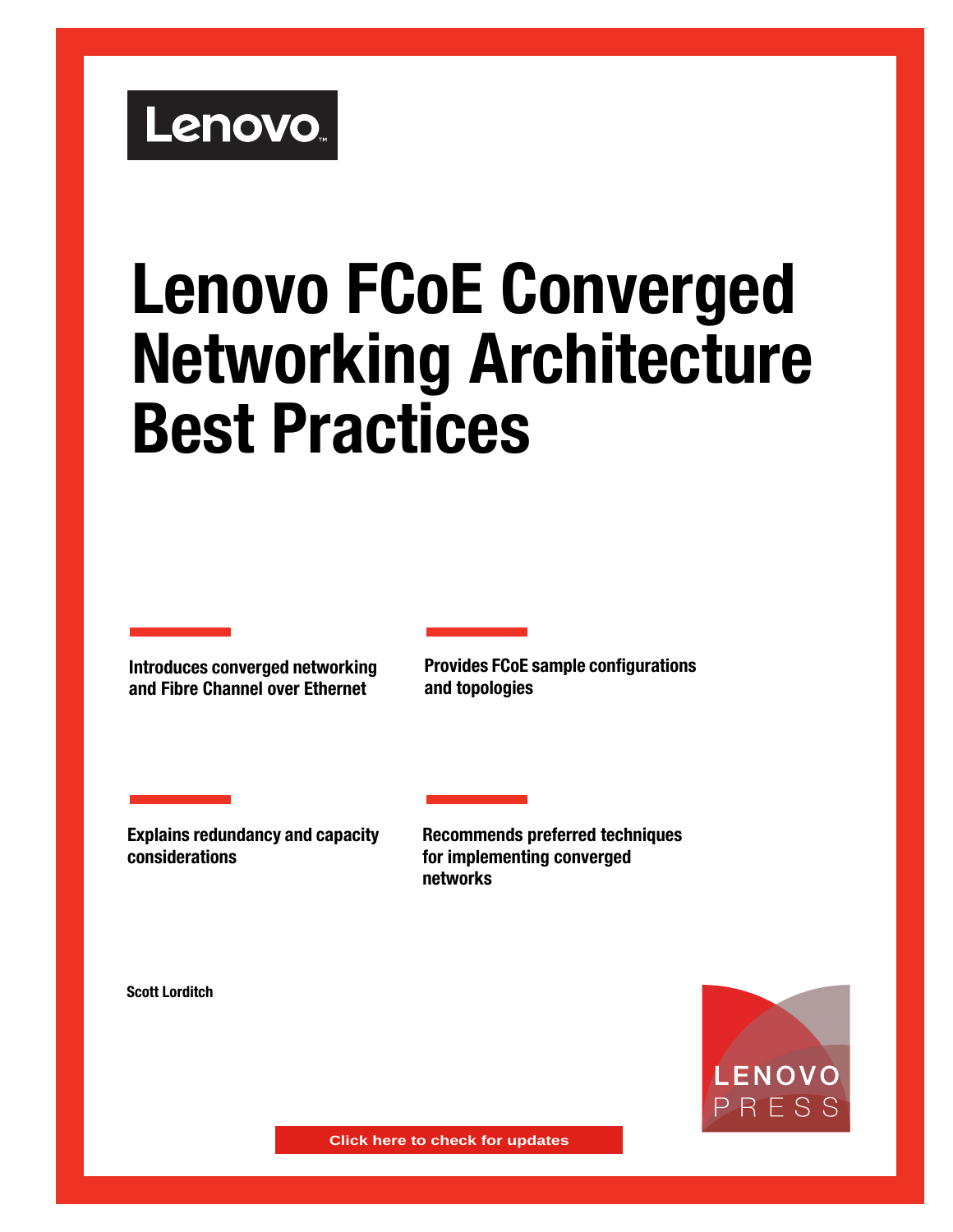# **Abstract**

This paper presents recommended topologies for use with converged networking, focusing on the use of Fibre Channel over Ethernet (FCoE) with Lenovo Networking switches. It includes sample configurations for several Lenovo Networking products which can be customized for use in a production environment. There are samples using the most current Lenovo Networking firmware (CNOS) as well as the older firmware (ENOS).

This paper is intended for use by system and networking engineers working on those technologies, and who have a working understanding of Ethernet networking.

At Lenovo Press, we bring together experts to produce technical publications around topics of importance to you, providing information and best practices for using Lenovo products and solutions to solve IT challenges.

See a list of our most recent publications at the Lenovo Press web site:

#### <http://lenovopress.com>

**Do you have the latest version?** We update our papers from time to time, so check whether you have the latest version of this document by clicking the **Check for Updates** button on the front page of the PDF. Pressing this button will take you to a web page that will tell you if you are reading the latest version of the document and give you a link to the latest if needed. While you're there, you can also sign up to get notified via email whenever we make an update.

# **Contents**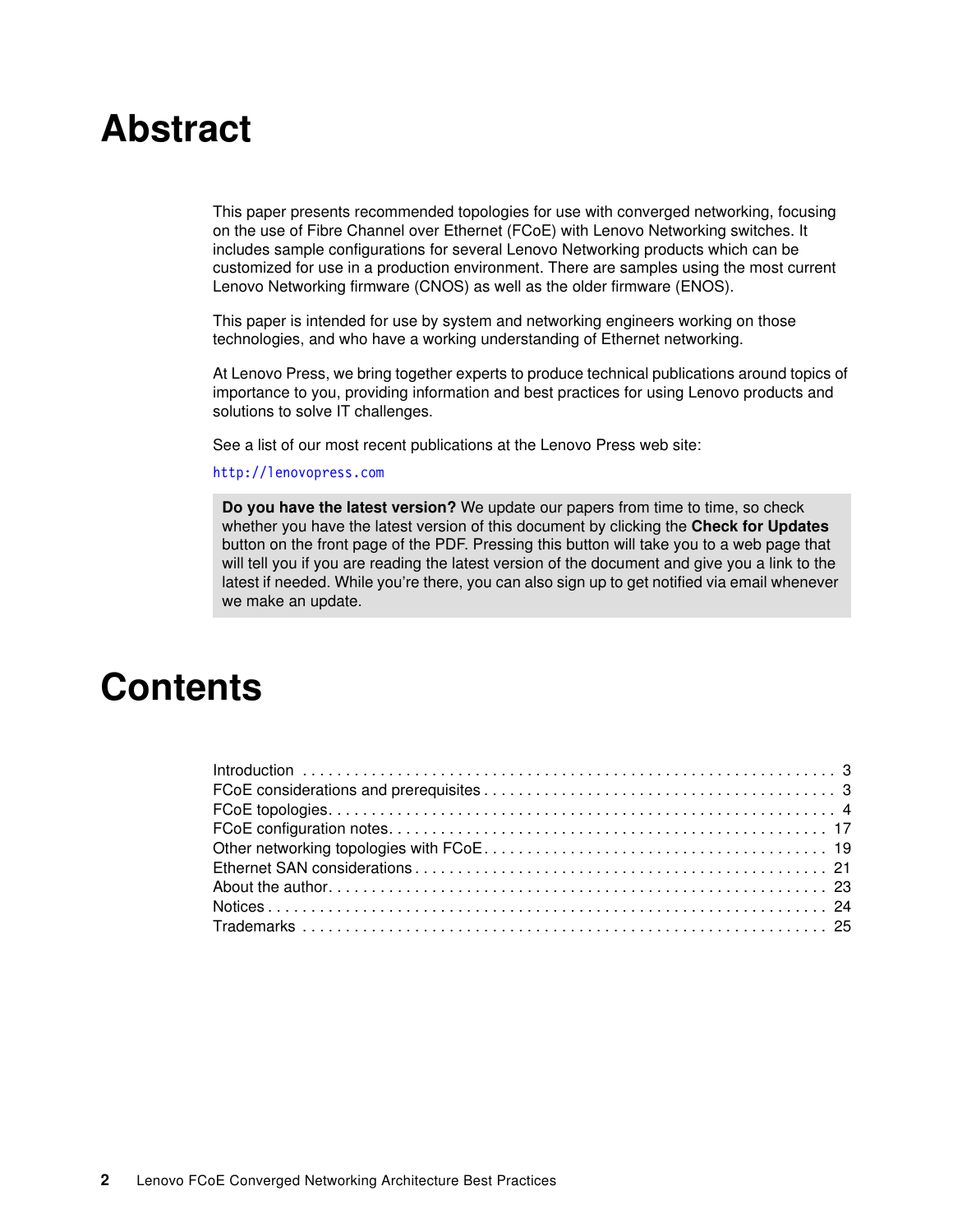## <span id="page-2-0"></span>**Introduction**

This document shows our preferred topology for use with converged networking, including mostly FCoE because of its complexity.

This document presents key considerations for using FCoE, including recommended topologies for FCoE deployment and examples of switch configurations for FCoE. We also provide a brief summary of other Ethernet-based SAN technologies. Some of the configurations will be based upon embedded switches used in the Lenovo Flex System chassis but all of them can be readily adapted to Lenovo top-of-rack switches.

The paper does not include discussion of Hyperconverged architectures, where storage and compute resources reside in the same set of physical devices. For discussion of the Nutanix hyperconverged product implemented on Lenovo appliances and networking, see the following two documents:

- *Networking Guide for Lenovo Converged HX Series Nutanix Appliances*

[http://lenovopress.com/lp0546](https://lenovopress.com/lp0546)

► *Networking Guide for Lenovo Converged HX Series Nutanix Appliances (CNOS Switch Firmware)*

[http://lenovopress.com/lp0595](https://lenovopress.com/lp0595)

Much of the content of this document is updated from, and refers to, content from Chapter 2 and Chapter 8 of the Lenovo Press publication *Lenovo Networking Best Practices for Configuration and Installation*, SG24-8245, which is available from:

<http://lenovopress.com/sg248245>

# <span id="page-2-1"></span>**FCoE considerations and prerequisites**

This section describes preferred practices when Fibre Channel over Ethernet (FCoE) is used in the network.

#### **General considerations**

Switch firmware must be flashed with FCoE actively configured to ensure that the Fibre Channel ASIC onboard the RackSwitch™ G8264CS and Flex System CN4093 switches is properly updated.

Ensure that the server that is sending FCoE data has the current firmware and drivers installed on the Converged Network Adapter (CNA). Adapter vendors made significant changes in FCoE implementation over the past few years. Running older FCoE drivers and firmware is a significant cause of unexpected behavior and poor performance.

#### **FCoE and FCFs**

The FCoE protocol allows servers to use a single network connection to enable access to TCP/IP and storage resources. Access to storage is accomplished by encapsulating the Fibre Channel protocol inside an Ethernet frame.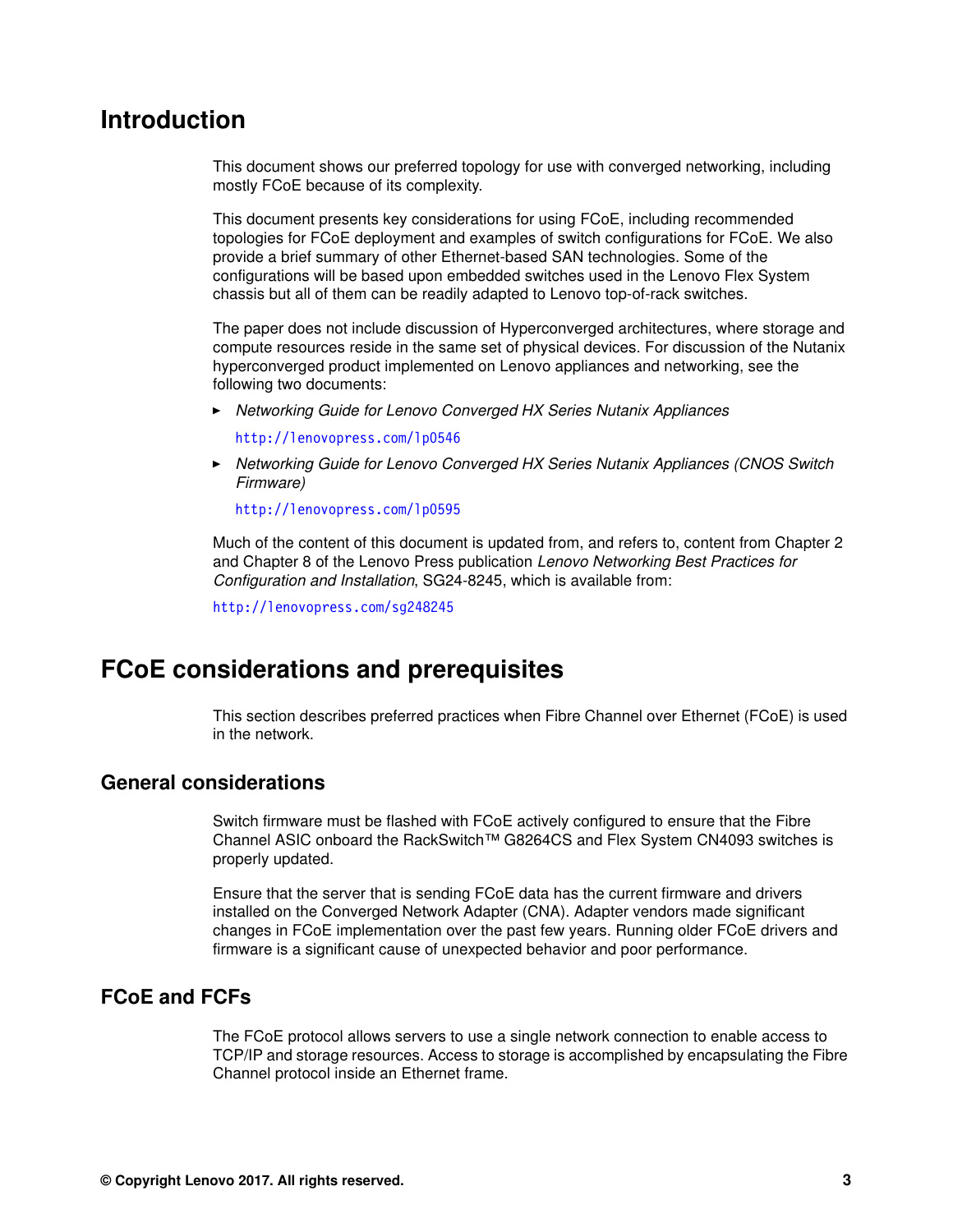When hosts send FCoE traffic to a switch, the primary task for the switch is to forward the FCoE packets to the nearest FCF. When the packet arrives at an FCF, the Fibre Channel protocol frame is de-encapsulated and sent to a Fibre Channel Switch.

Switches, such as the Flex System EN4093 and the RackSwitch G8124 and G8264 provide FCoE transit functionality only. The Flex System CN4093 and RackSwitch G8264CS provide FCoE and can function as an FCF; they have ports which can be configured as true Fibre Channel ports. Other vendors provide switches with similar capabilities.

Recent offerings from storage vendors provide FCF functionality inside storage arrays. When such a storage product is used, the traffic is never forwarded over a true Fibre Channel link and no FC ports are involved.

#### **NPV versus full fabric modes**

When a switch is functioning as the FCF, the FCF must be configured to operate in one of two modes: NPV (sometimes called "tributary" mode) or Full Fabric.

If storage is connected directly to an G8264CS or CN4093, the switch must be configured for its FCF to operate in Full Fabric mode. Zoning and all other Fibre Channel administrative tasks must be performed on the G8264CS or CN4093.

When the G8264CS or CN4093 switch is connecting to a Fibre Channel Fabric, the FCF should be configured in NPV mode. NPV mode is the preferred configuration because it allows all Fibre Channel administration to be performed on the existing Fibre Channel switches.

#### **Zoning**

No issues or special considerations exist relative to zoning and Lenovo networking. Hard or soft zoning can be implemented on the Fibre Channel switch.

When zones are created, the preferred configuration is to have a single initiator and single target per zone. When a device is added or removed from a fabric, the fibre switch sends RSCN events to all devices in the zone. Active hosts in the zone that are not entering or leaving can have latency effects when this situation occurs. Creating a zone of one initiator and one target prevents this situation from occurring.

## <span id="page-3-0"></span>**FCoE topologies**

This section will present the preferred topology for use with FCoE and an alternative. There are other variations which can also be used with FCoE which are less preferred and are not discussed here.

#### **Full mesh topology with Virtual Link Aggregation**

This topology is preferred (except for when conditions prevent its use, such as those conditions that described later in this section). It provides connectivity with the following qualities:

- High availability, which enables the environment to survive the failure of one of two access switches, which connect directly to the servers, or one of two upstream switches (or the links that connect to them), or both.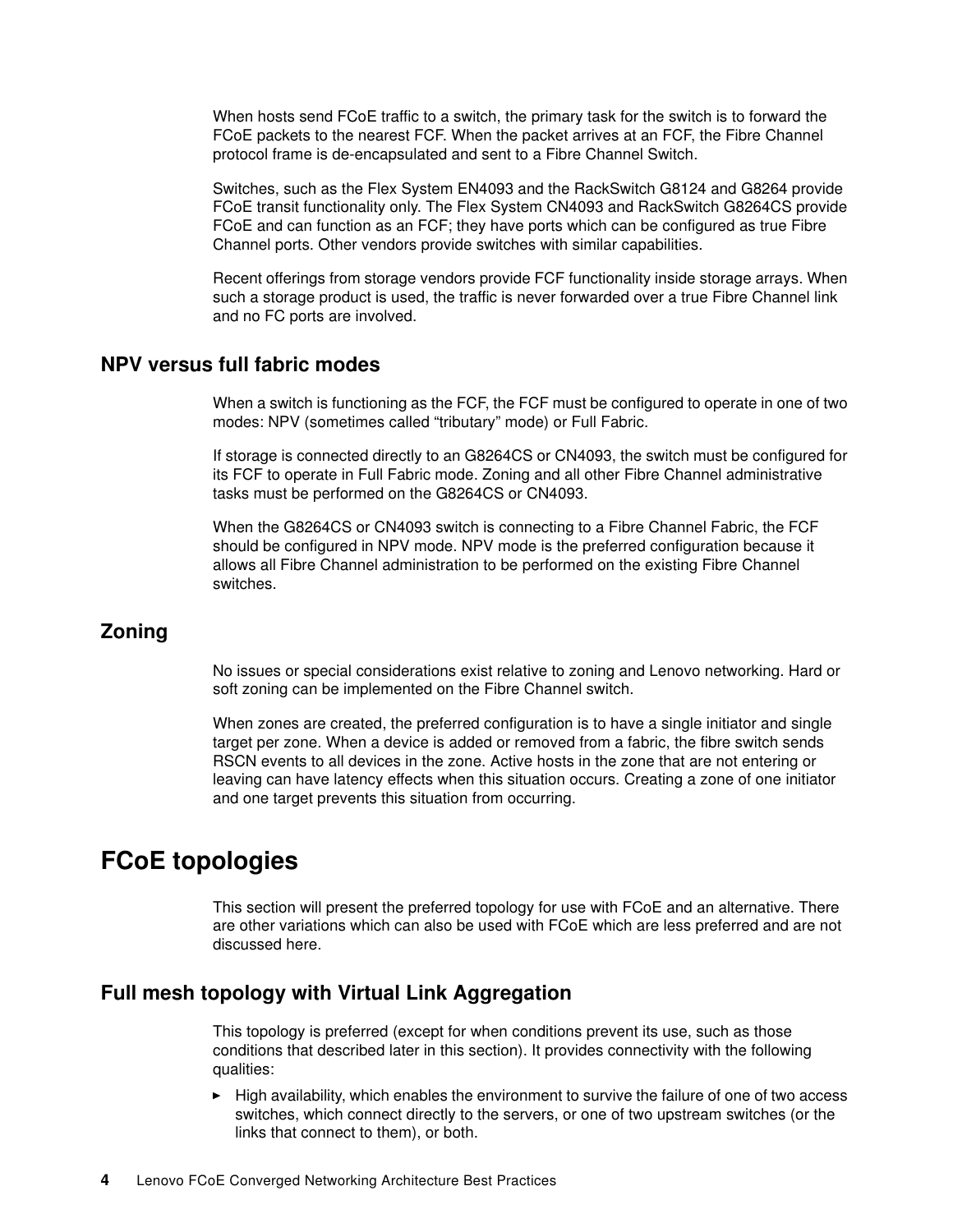- All of the links between an access switch and an upstream switch are active and can carry production traffic. None of the links are blocked by Spanning Tree to prevent network loops.
- ► The server-facing (INT*x or other*) ports on the embedded switches can be channeled together. This configuration works with the high-availability features. Aggregation-based Active/Active NIC teaming modes are available if the server's ports are channeled.

Do not implement this topology if any of the following conditions are true:

- - The upstream switches do not support some types of cross-switch link aggregation, such as vPC, VSS, Virtual Link Aggregation (vLAG), MCLAG, or a stacking feature. In this case, other designs should be used, and can enable most of the availability and usage features for this topology. An example of one such design is included under "Spanning-Tree Topology" below.
- - The customer does not have two switches that they plan to use to connect to the configuration. A single upstream switch design is not recommended because it contains a single point of failure and can isolate the servers from the remainder of the network including the storage arrays - if that single switch fails.

A diagram of an example of this topology is shown in Figure 1. Equivalent designs can be deployed with a pair of embedded switches or top-of-rack switches with servers that are dual-homed.



*Figure 1 Full mesh network design*

#### **FCoE with vLAG Examples**

This section presents examples of preferred practices for enabling FCoE within a vLAG environment, including the following:

- -Flex Switch CN4093 switch
- -Flex Switch EN4093 to G8264CS switches
- -Flex Switch EN4093 to Nexus 5548 switches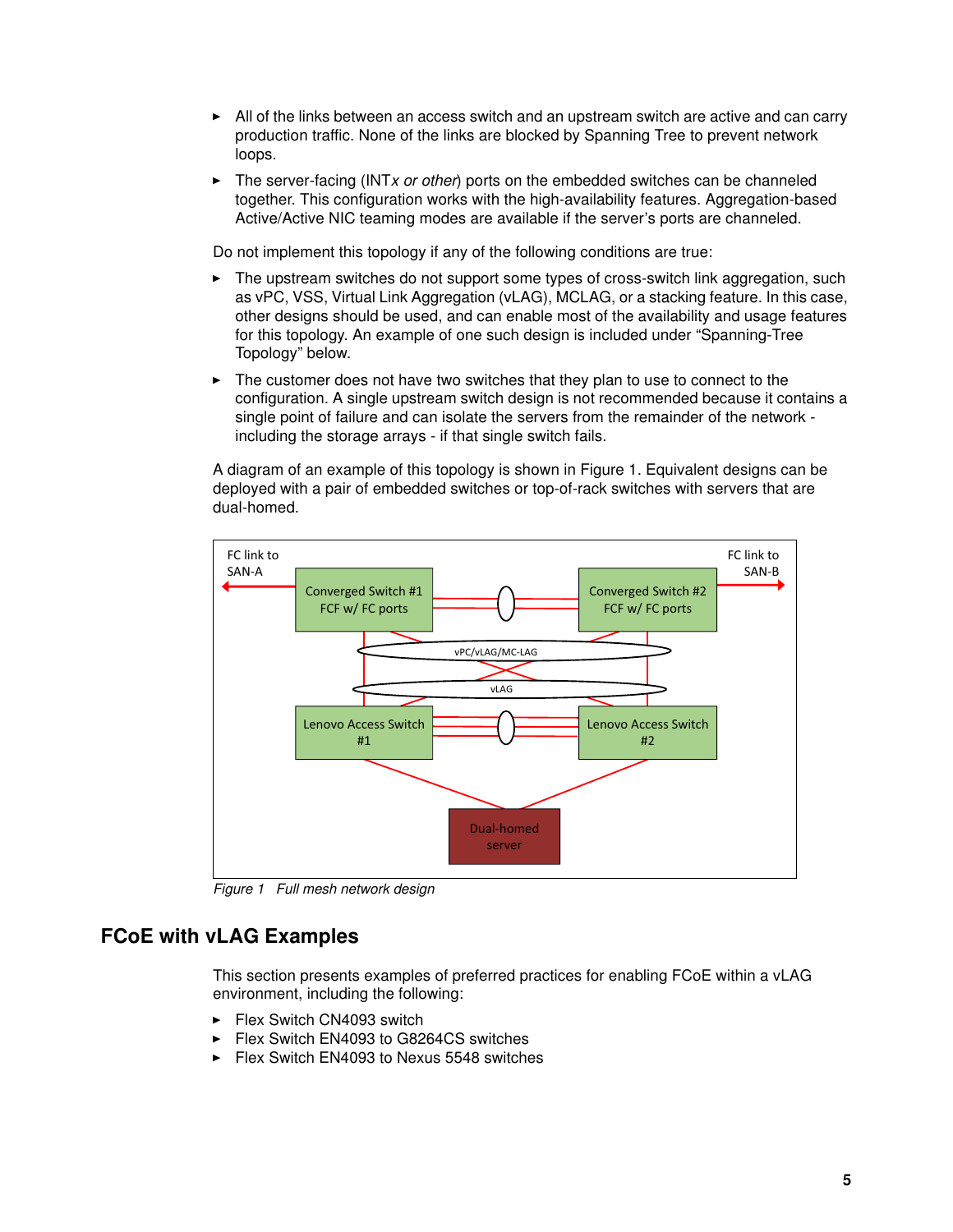#### **Flex Switch CN4093 switch**

The Flex Switch CN4093 switch provides connectivity to a standard Ethernet network and a Fibre Channel environment as an FCoE Gateway. (FCF)

The top-of-rack equivalent of the CN4093 is the RackSwitch G8264CS; the key difference between them for purposes of this example is the port naming convention: the G8264CS identified ports only by numbers and does not name them with INTxx or EXTxx. Omni ports on the G8264CS, which can be configured to function as 10Gb Ethernet ports or as Fibre Channel ports, are numbered 53-64.

Figure 2 shows SAN A and SAN B for Fibre Channel Multipath isolation. SAN A carries FCoE and Fibre Channel Traffic on the path vHBA-1  $\rightarrow$  CN4093-1  $\rightarrow$  SAN Fabric A and SAN B carries FCoE and Fibre Channel Traffic on the path vHBA-2  $\rightarrow$  CN4093-2  $\rightarrow$  SAN Fabric B. The vLAG Inter Switch Link (ISL) on the CN4093 Switches carries normal Ethernet traffic only and it is required to prune FCoE VLANs.



*Figure 2 FCoE with vLAG that use CN4093 switches*

Consider the following preferred practice guidelines:

- - Ensure that vLAG ISL ports contain a non-production VLAN as native VLAN or PVID; for example, VLAN 4090 or VLAN 4094. Disable Spanning Tree for this VLAN to prevent it from participating in Spanning Tree. Do not add this VLAN to any other ports except for the vLAG ISL ports. Doing this will improve recoverability and prevent Spanning Tree issues if one of the CN4093 switches should fail.
- Internal-node-facing ports (for example, INTA ports) on each of the access switches must have VLAN 1 as the native VLAN or PVID VLAN. It is used in the FCoE discovery process.
- Internal-node-facing ports (for example, INTA ports) on each of the access switches must contain the FCoE VLAN. It is commonly VLAN 1001 (SAN A) and VLAN 1002 (SAN B), but this configuration is not mandatory.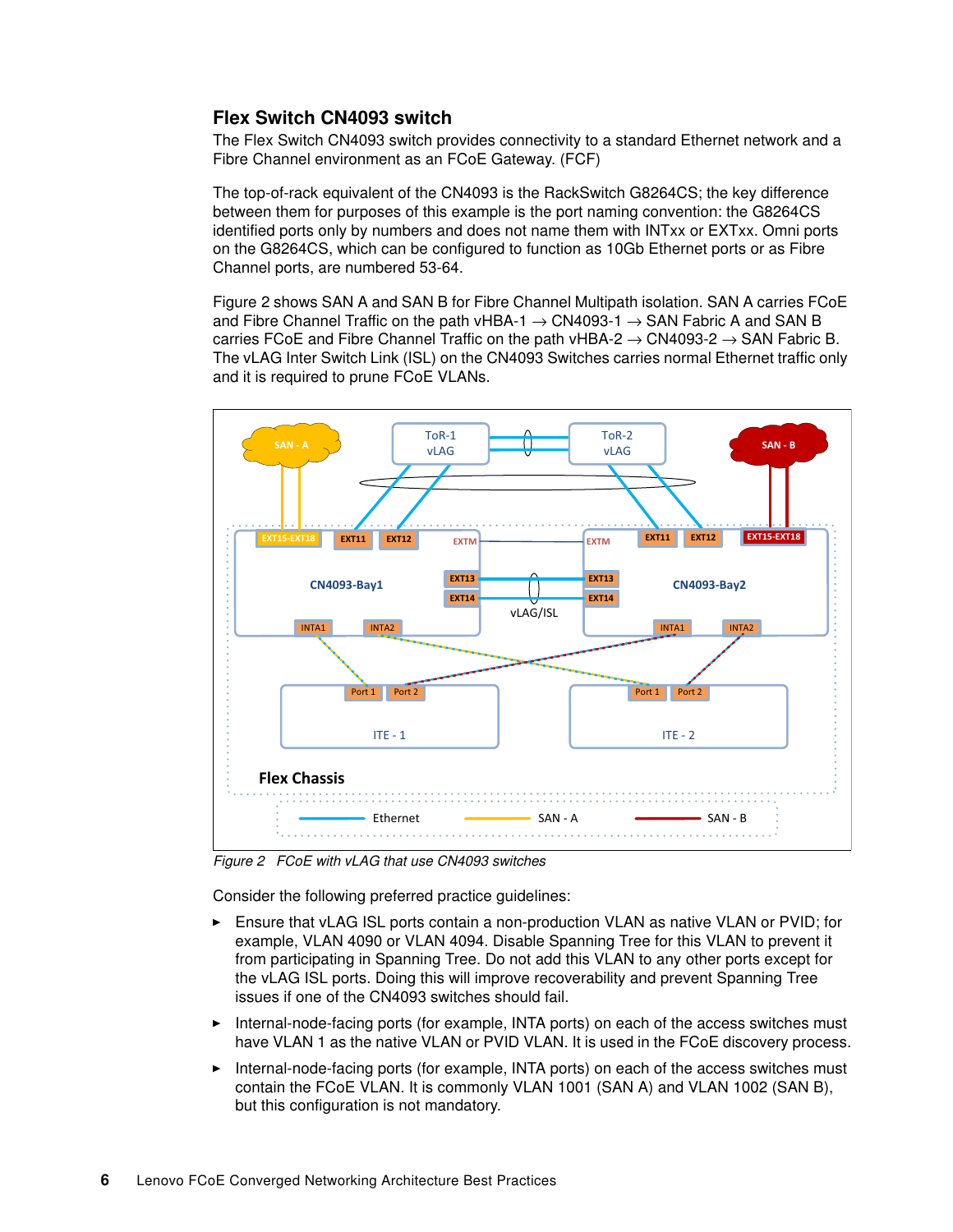- If Spanning Tree is enabled on the CN4093 switch, disable Spanning Tree for the FCoE VLAN. The FCoE discovery VLAN 1 can have Spanning Tree enabled if it is needed.
- ► vLAG ISL ports must *not* include either of the two configured FCoE VLANs (such as 1001 and 1002) to prevent Fibre Channel fabric merging from occurring.
- ► Use loop guard across the vLAG ISL for loop detection and prevention.
- If Spanning Tree is enabled, use BPDU guard on the server facing ports.

Example 1 shows an example configuration script for a CN4093 switch with vLAG and FCoE in NPV mode.

*Example 1 Example configuration script for a CN4093 switch with vLAG and FCoE in NPV mode*

```
hostname "CN4093-CH1-SW1"
system port EXT15-EXT18 type fc
!
cee enable
fcoe fips enable
!
interface port INTA1-INTA14,EXT15-EXT18
  switchport mode trunk
   switchport trunk allowed vlan 1,10,20,30,1001
  exit
!
vlan 1001
  name "FCoE VLAN"
  npv enable
  npv traffic-map external-interface EXT15-EXT18
  exit
!
interface port EXT1,EXT2
  description vLAG-ISL
  switchport mode trunk
   switchport trunk allowed vlan 10,20,30,4090
   switchport trunk native vlan 4090
   spanning-tree loopguard
   lacp key 4344
   lacp mode active
  exit
!
interface port EXT11,EXT12
   description Uplink-To-ToR1
   switchport mode trunk
   switchport trunk allowed vlan 10,20,30,999
   switchport trunk native vlan 999
  lacp key 5354
  lacp mode active
  exit
!
interface port INTA1-INTA14
   bpdu-guard
!
no spanning-tree stp 26 enable
spanning-tree stp 26 vlan 4090
!
no spanning-tree stp 112 enable
```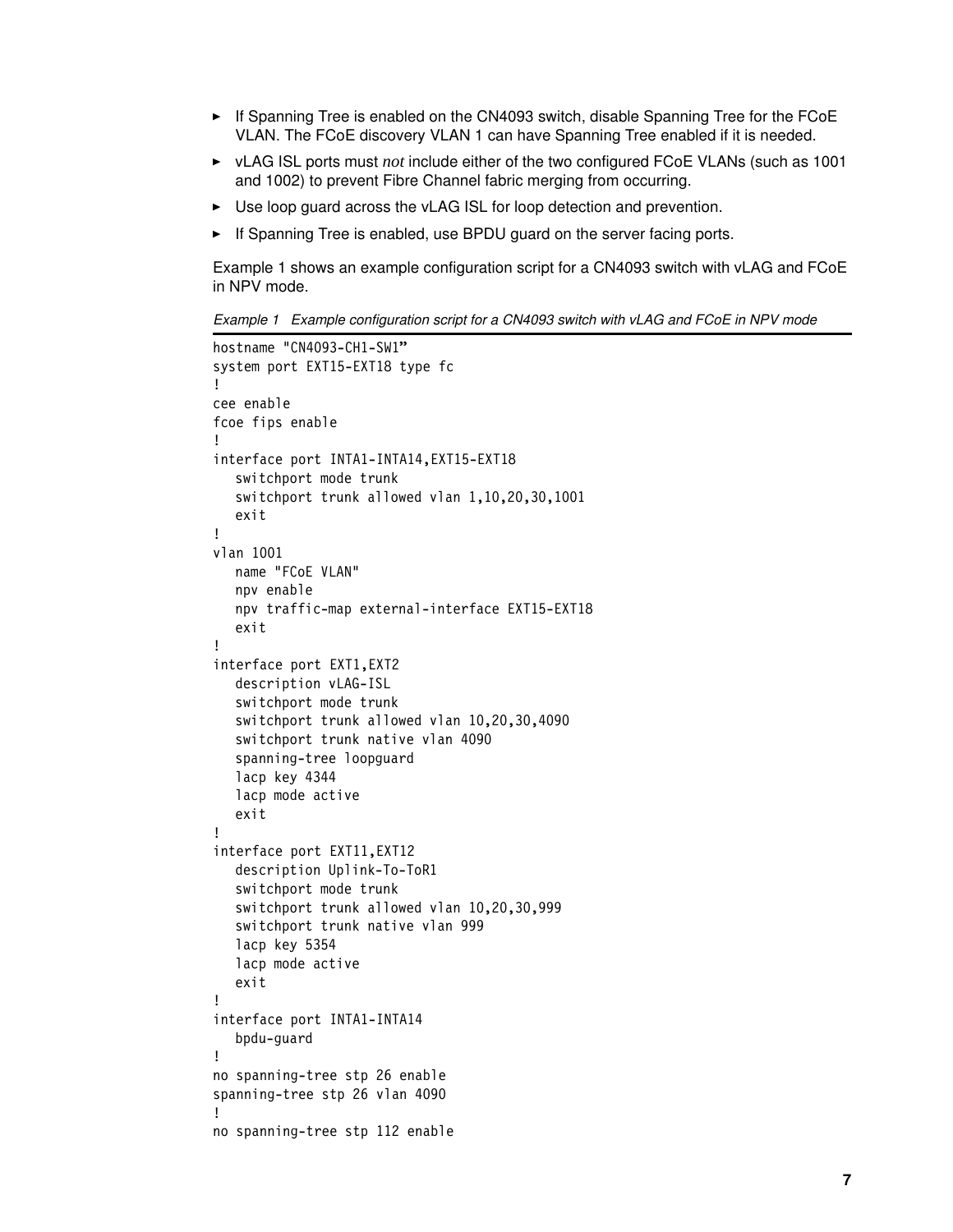```
spanning-tree stp 112 vlan 1001
!
vlan 10
  name Data-Network-10
vlan 20
  name Data-Network-20
vlan 30
  name Data-Network-30
!
interface ip 127
  ip address 1.1.1.1
  enable
!
vlag enable
vlag tier-id 10
vlag hlthchk peer-ip 1.1.1.2
vlag isl adminkey 4344
vlag adminkey 5354 enable
```
**Important:** The **no spanning-tree stp** *xxx* commands can vary regarding the instance number. The **show run | section vlan** command displays which STP instance is associated to which VLAN to correctly identify the STP instance ID. In Example 1 on page 7, spanning-tree for the ISL VLAN (4090) and the FCoE VLAN (1001) is disabled.

#### **Flex Switch EN4093 to RackSwitch G8264CS**

The EN4093, and top-of-rack switch equivalents such as the G8272 and G8296, support Ethernet traffic and can function as an FCoE transit switch. The G8264CS switch can support Ethernet and Fibre Channel as an FCoE Gateway device (FCF).

As in the previous example, the EN4093 uses INTxx and EXTxx port naming while the top-of-rack switches identify ports by number.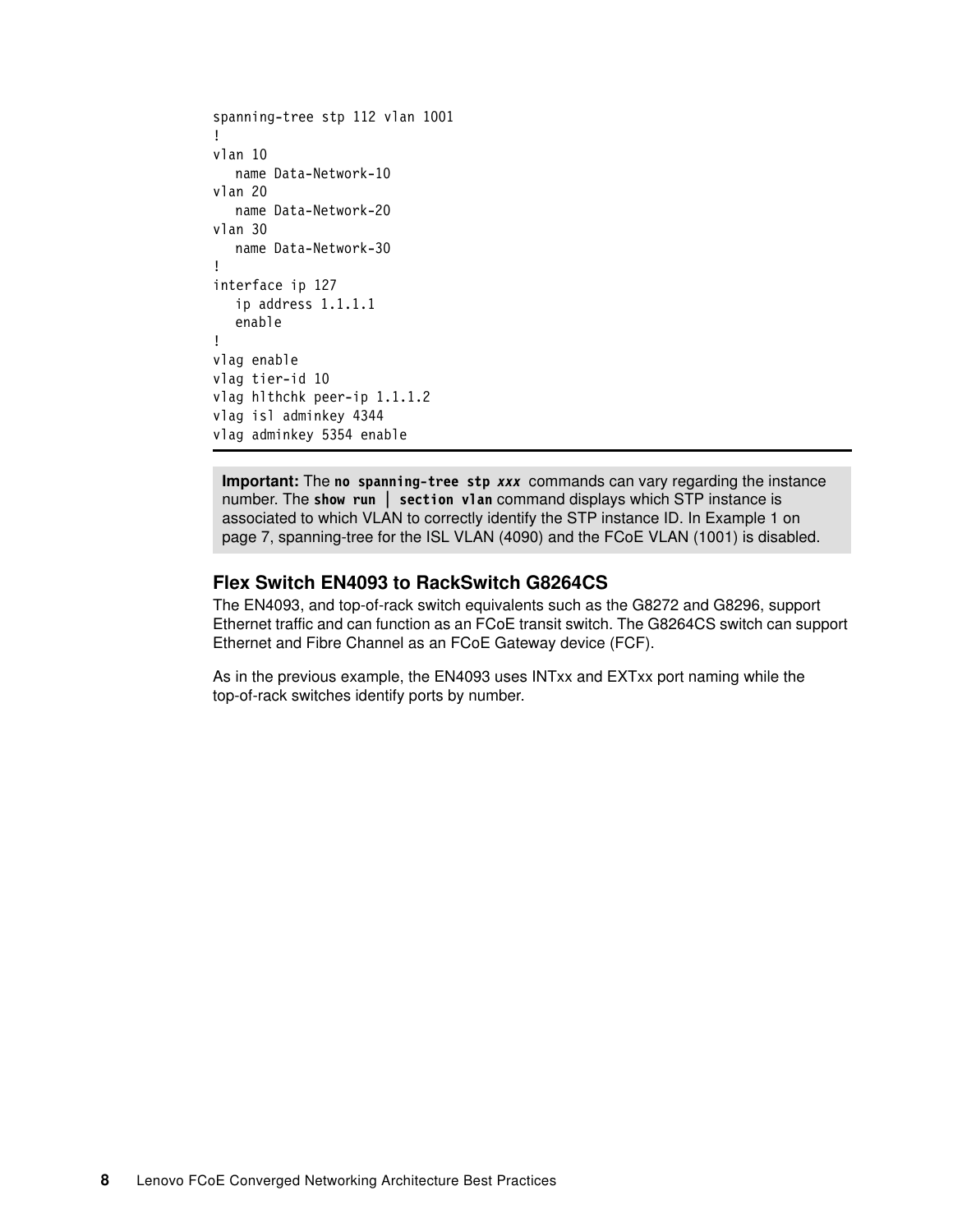Figure 3 shows SAN A and a SAN B for Fibre Channel Multipath isolation. SAN A carries FCoE and Fibre Channel Traffic on the path vHBA-1  $\rightarrow$  EN4093-1  $\rightarrow$  G8264CS-1  $\rightarrow$  SAN A and SAN B carries FCoE and Fibre Channel Traffic on the path vHBA-2  $\rightarrow$  EN4093-2  $\rightarrow$ G8264CS-2  $\rightarrow$  SAN B. The vLAG Inter Switch Link (ISL) on the EN4093 and the G8264CS pairs of switches carries normal Ethernet traffic only and is required to prune FCoE VLANs.



*Figure 3 FCoE with vLAG that uses EN4093 and G8264 switches*

Consider the following preferred practice guidelines:

- ► Ensure that vLAG ISL ports contain a non-production VLAN as the native VLAN and PVID; for example, VLAN 4090 or VLAN 4094. Disable Spanning Tree for this VLAN to prevent it from entering an STP block state or participating in Spanning Tree. Do not add this VLAN to any other ports other than the vLAG ISL ports.
- ► Internal-node-facing ports (for example, EN4093's INTA ports) on each of the access switches must have VLAN 1 as the Native VLAN and PVID. It is used as the FCoE discovery VLAN.
- ► Uplink ports, that face the network, must contain VLAN 1, but can be trunked and tagged to carry the FCoE discovery information to the G8264CS switch for processing.
- ► Internal Node facing ports (for example, INTA ports) on each of the EN4093 switches must contain the FCoE VLAN. It is usually VLAN 1001 (SAN A) and VLAN 1002 (SAN B).
- ► If Spanning Tree is enabled on the EN4093 switch, G8264CS switch, or both, disable Spanning Tree for the FCoE VLAN. Optionally, if it is required to be enabled on the vLAG ISL ports, VLAN 1 can have Spanning Tree enabled if it is needed.
- ► vLAG ISL ports must not include either of the two configured FCoE VLANs to prevent Fibre Channel merging from occurring.
- ► Use loop guard across the vLAG ISL for loop detection and prevention.
- -If Spanning Tree is enabled, apply **bpdu-guard** on the compute node (server) facing ports.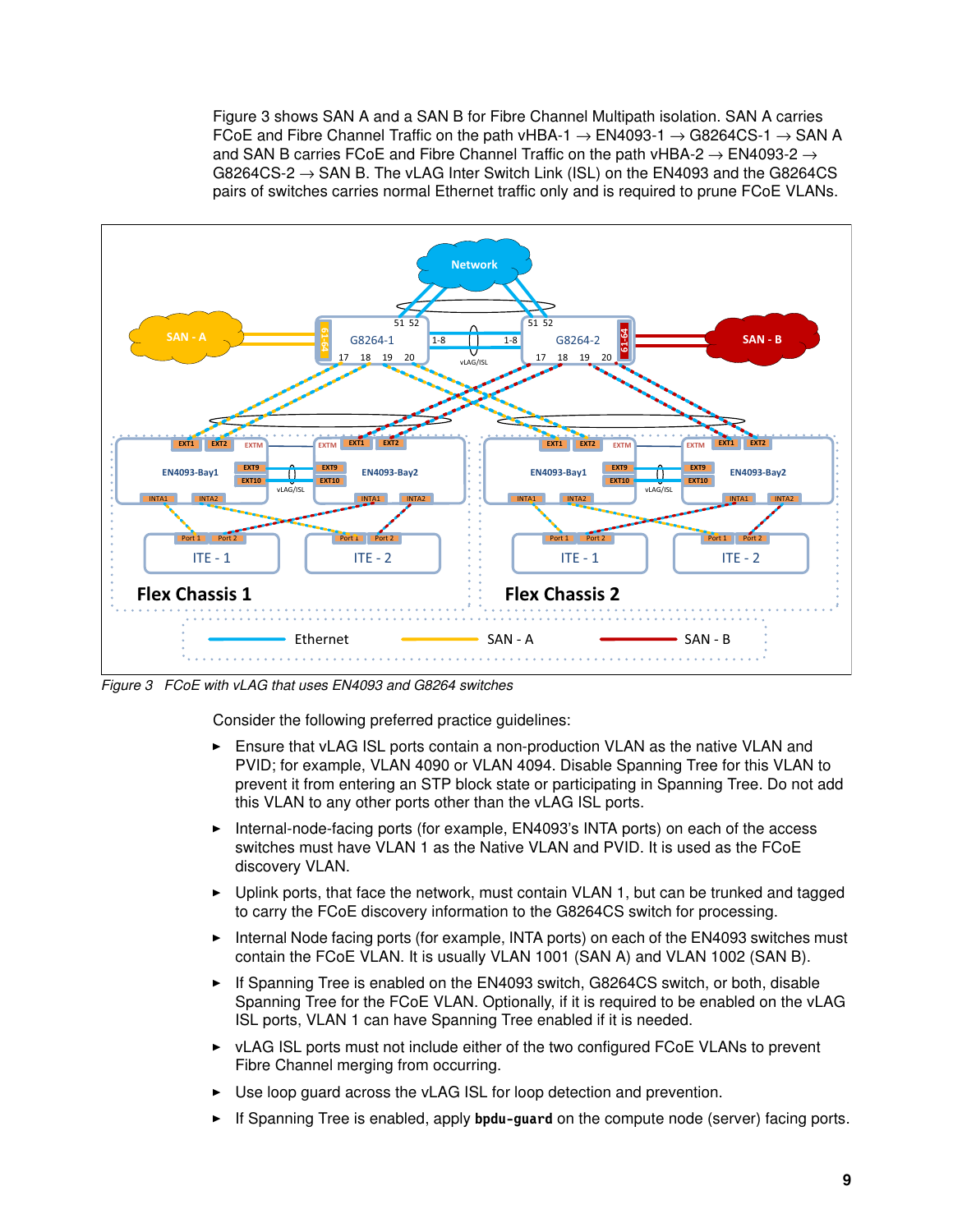Example 2 uses the Easy Connect feature to configure an EN4093 switch. A similar configuration can be used on G8272 and G8296 switches running ENOS firmware (versions up to 8.x). CNOS firmware (version 10.x and higher) do not currently support this feature.

Easy Connect is an implementation of 802.1q double tagging, also referred to as Q-in-Q. It allows the switch to ignore the VLANs defined and used on the servers which are also used on the switches upstream from the EN4093's. This enables the configuration of the EN4093's in this example to be simpler than the standard configurations which would otherwise be used. Easy Connect does this by adding an additional VLAN tag - in the example, this is for VLAN 4091 - to incoming traffic and then removing it when the packets are forwarded. VLANs 10, 20, and 30 are not defined in the configuration in Example 2, but they would be defined on the servers, and are defined in the configuration for the G8264CS, shown in Example 5 on page 15.

*Example 2 Example configuration of an EN4093 in EC Mode with vLAG and FCoE*

```
hostname EN4093-Sw1
spanning-tree mode disable
cee enable
!
interface port ext9,ext10
  description vLAG-ISL
  switchport mode trunk
  switchport trunk allowed vlan 4090,4091
  switchport trunk native vlan 4090
  lacp key 5152
  lacp mode active
  exit
!
vlan 4090
  name Peer-Link
  exit
!
vlan 4091
  name EasyConnect
  exit
!
interface port inta1-inta14,ext1-ext2
  switchport access vlan 4091
  tagpvid-ingress
  exit
!
interface port ext1-ext2
  description Uplink-To-G8264CS-1
  lacp key 4344
  lacp mode active
  exit
!
interface ip 127
  ip address 1.1.1.1
  enable
  exit
!
vlag ena
vlag tier-id 10
vlag hlthchk peer-ip 1.1.1.2
```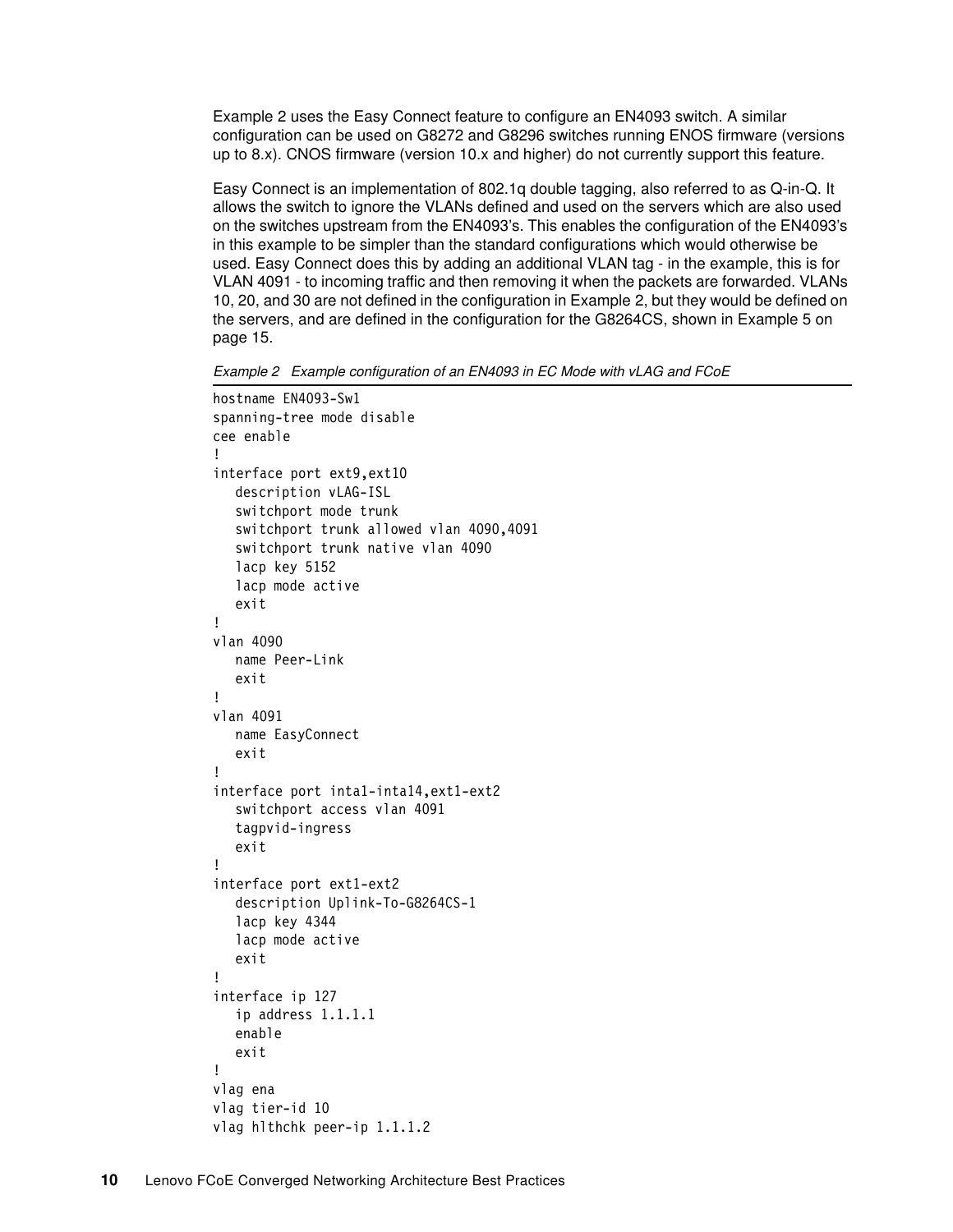```
vlag isl adminkey 5152
vlag adminkey 4344 
enable
```
[Example 3](#page-10-0) shows an EN4093 configuration similar to the above but not using EasyConnect. Note that the production VLANs are included but VLAN 4091 is not.

<span id="page-10-0"></span>*Example 3 EN4093 configuration for transit upstream to G8264CS - without EasyConnect*

```
hostname EN4093-Sw1
spanning-tree mode disable
cee enable
!
interface port ext9,ext10
  description vLAG-ISL
  switchport mode trunk
  switchport trunk allowed vlan 10,20,30,4090
  switchport trunk native vlan 4090
  lacp key 5152
  lacp mode active
  exit
!
vlan 4090
  name Peer-Link
  exit
!
vlan 10
  name Production-Vlan-10
  exit
!
vlan 20
  name Production-Vlan-20
  exit
vlan 30
  name Production-Vlan-30
  exit
interface port inta1-inta14,ext1-ext2
  switchport mode trunk
  switchport trunk allowed vlan 1,10,20,30,1001
  switchport trunk native vlan 1
  exit
interface port ext1-ext2
  description Uplink-to-G8264CS
  lacp key 4344
  lacp mode active
  exit
!
interface ip 127
  ip address 1.1.1.1
  enable
  exit
```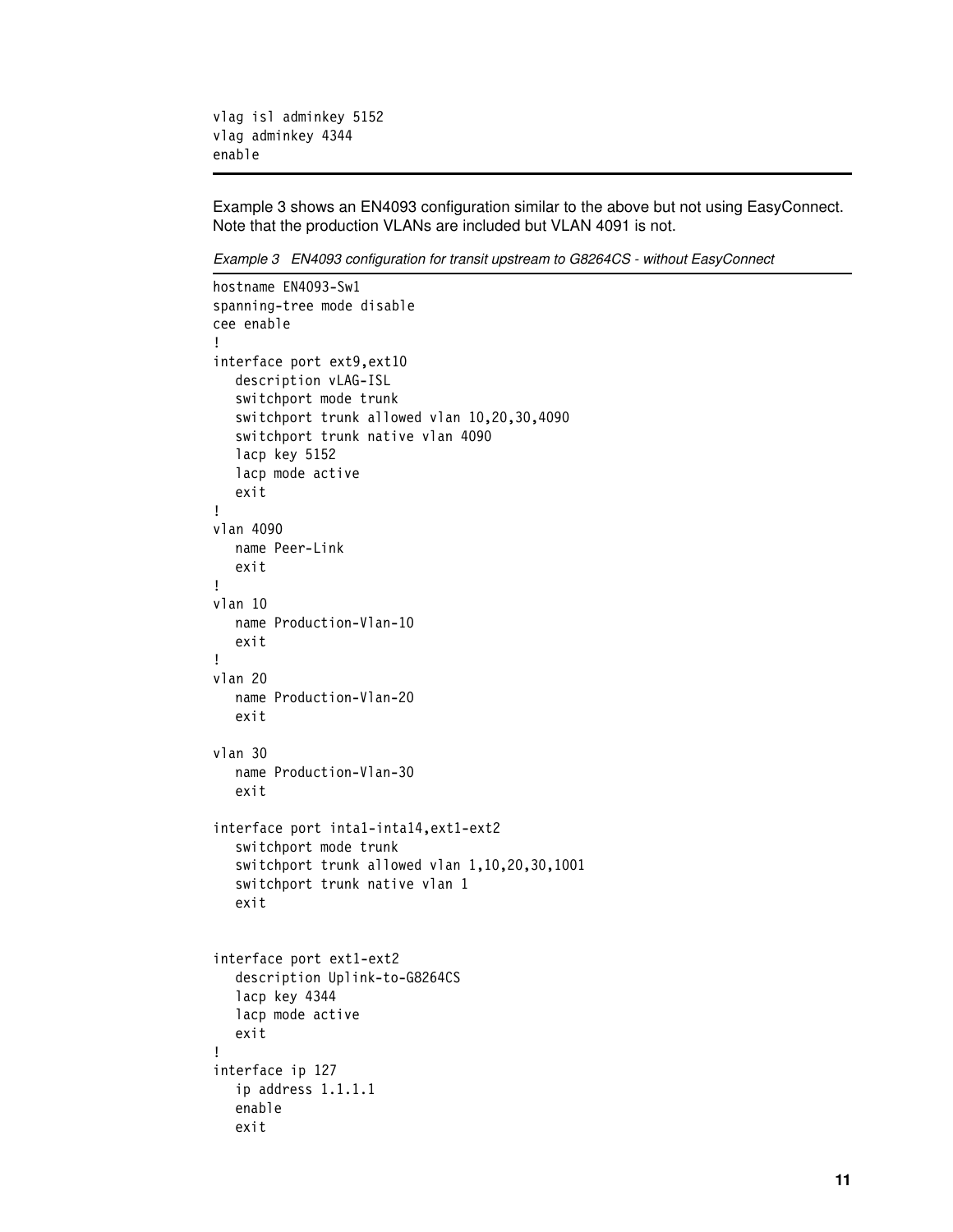```
!
vlag ena
vlag tier-id 10
vlag hlthchk peer-ip 1.1.1.2
vlag isl adminkey 5152
vlag adminkey 4344 enable
```
Example 4 shows a configuration of a G8264CS switch with vLAG plus FCoE and FC enabled. Note that VLAN 4091 is not defined in this configuration but VLANs 10,20,30, and 1001 are defined.

*Example 4 Example configuration of a G8264CS with vLAG plus FCoE and FC*

```
hostname G8264CS-Sw1
!
interface port 17-20,61-64
  switchport mode trunk
  switchport trunk allowed vlan 1,1001
  exit
!
cee enable
fcoe fips enable
!
system port 61-64 type fc
!
interface port 17,18
  description To-Ch1-Sw1
  lacp key 1718
  lacp mode active
  exit
!
interface port 19,20
  description To-Ch2-Sw1
  lacp key 1920
  lacp mode active
  exit
!
vlan 1001
  name "FCoE VLAN"
  npv enable
  npv traffic-map external-interface 61-64
  exit
!
interface port 1-8
  description vLAG-ISL
  switchport mode trunk
  switchport trunk allowed vlan 10,20,30,4090
   switchport trunk native vlan 4090
   spanning-tree loopguard
   lacp key 1080
  lacp mode active
  exit
!
interface port 51,52
  description To-Core-Network
  switchport mode trunk
```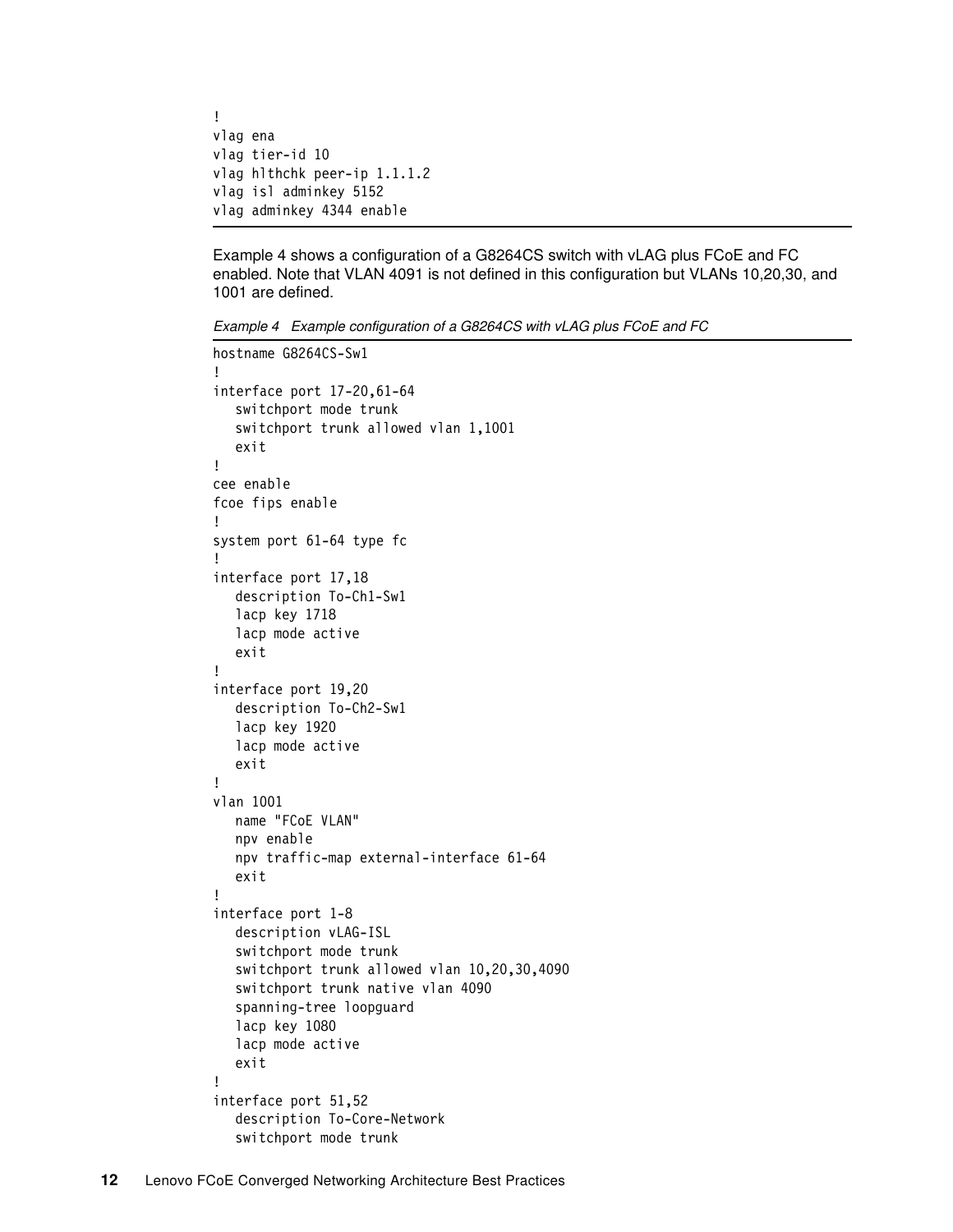```
switchport trunk allowed vlan 10,20,30,999
  switchport trunk native vlan 999
  lacp key 5152
  lacp mode active
  exit
!
interface port 17-20
  switchport mode trunk
  switchport trunk allowed vlan add 10,20,30
  bpdu-guard
  exit
!
no spanning-tree stp 26 enable
no spanning-tree stp 112 enable
!
vlan 10
  name Data-Network-10
vlan 20
  name Data-Network-20
vlan 30
  name Data-Network-30
!
interface ip 128
  ip address 1.1.1.1
  enable
!
vlag enable
vlag tier-id 1
vlag hlthchk peer-ip 1.1.1.2
vlag isl adminkey 1080
vlag adminkey 5152 enable
vlag adminkey 1718 enable
vlag adminkey 1920 enable
```
**Important:** The **no spanning-tree stp 26 enable** command correlates to VLAN 4090, which is used as the ISL VLAG Native VLAN ID.

The **no spanning-tree stp 112 enable** command correlates to VLAN 1001, which is used as the FCoE VLAN ID.

However, the **show run | section vlan** command displays the stp instance that is associated to which VLAN to correctly identify the stp instance ID.

#### **Flex Switch EN4093 and G8272 to a Cisco Nexus switch**

The EN4093 switch allows for Ethernet and for FCoE transit traffic. This access switch function can also be performed by the RackSwitch G8272 and G8296 switches.

Several Cisco Nexus family switches can support Ethernet traffic and also support FCoE gateway (FCF) functionality. Nexus switches which have this capability also have ports which can be configured to operate as Ethernet or Fibre Channel ports.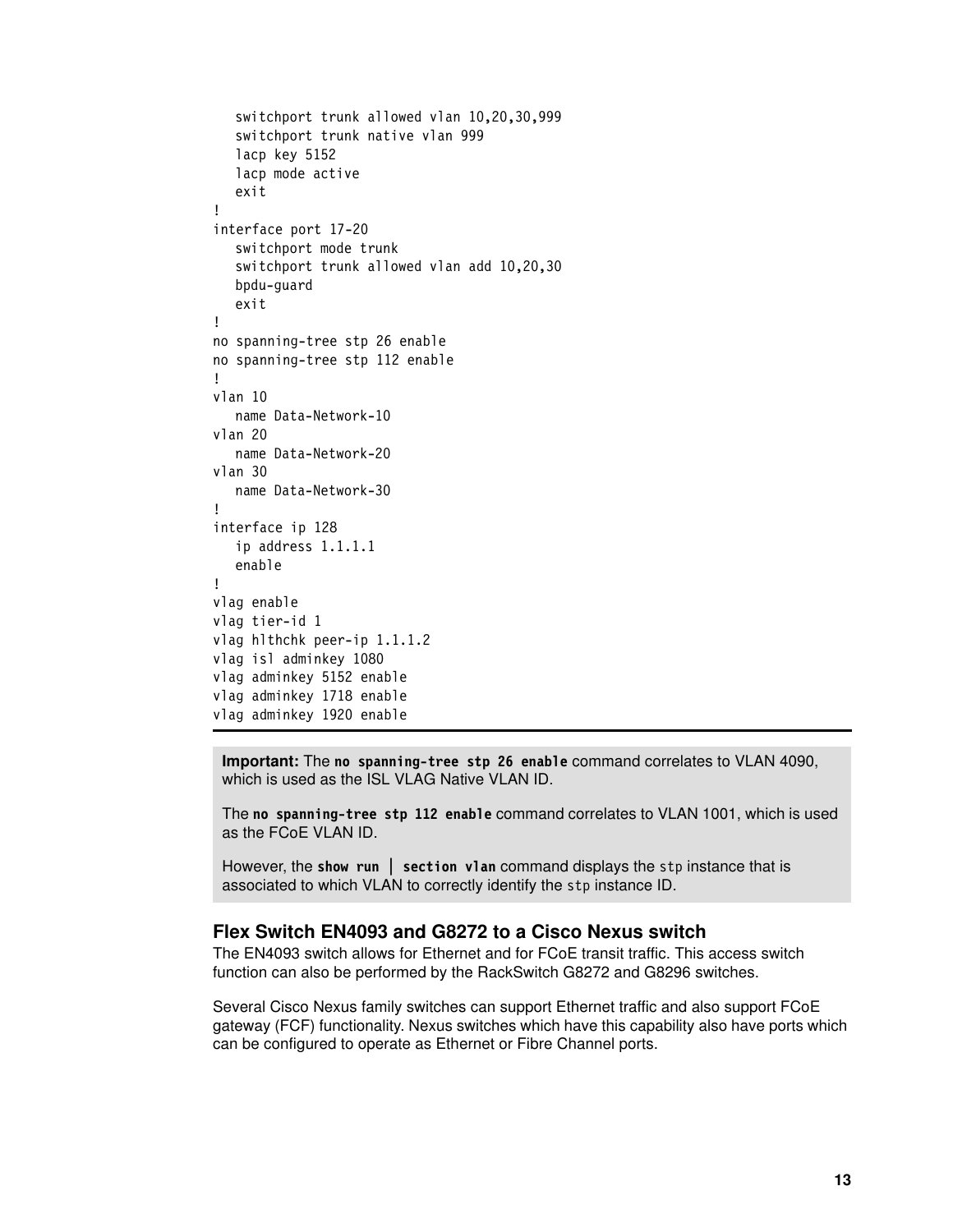Figure 4 shows SAN A and SAN B for Fibre Channel Multipath isolation. SAN A carries FCoE and Fibre Channel Traffic on the path vHBA-1  $\rightarrow$  EN4093-1  $\rightarrow$  Nexus 5548-1  $\rightarrow$  SAN A. SAN B carries FCoE and Fibre Channel Traffic on the path vHBA-2  $\rightarrow$  EN4093-2  $\rightarrow$  Nexus  $5548-2 \rightarrow$  SAN B. The vLAG Inter Switch Link (ISL) on the EN4093 switch and the vPC ISL on the Nexus 5548 pairs of switches carry only normal Ethernet traffic and are required to prune any FCoE VLANs.



*Figure 4 FCoE with vLAG that uses EN4093 and Nexus switches*

Consider the following preferred practice guidelines:

- - For more information about Nexus Peer-Link and vPC preferred practices, see the Cisco documentation. An example of a vPC and PortChannel is provided in Example 5 on page 15 and Example 7 on page 17.
- ► Ensure that vLAG ISL ports should contain a non-production VLAN as the native VLAN and PVID; for example, VLAN 4090 or VLAN 4094. This VLAN should also have Spanning Tree disabled to prevent it from ever entering an STP block state or participating in Spanning Tree. This VLAN should not be added to any other ports other than the vLAG ISL ports.
- - Server-facing ports (for example, EN4093's INTA ports) on each of the access switches must have VLAN 1 as the Native VLAN / PVID, which is used as the FCoE discovery VLAN.
- ► EN4093 external ports that are facing the Network must contain VLAN 1 but can be trunked or tagged to carry the FCoE discovery information to the Nexus 5548 Switches for processing.
- ► Server-facing ports (for example, INTA ports) on each of the EN4093s must contain the FCoE VLAN; usually VLAN 1001 (SAN A) and VLAN 1002 (SAN B).
- ► If Spanning Tree is enabled on the access switches, the FCoE VLAN should have Spanning Tree disabled. Optionally, VLAN 1 (if required to be enabled on the vLAG ISL ports) can have Spanning Tree enabled if needed or is required.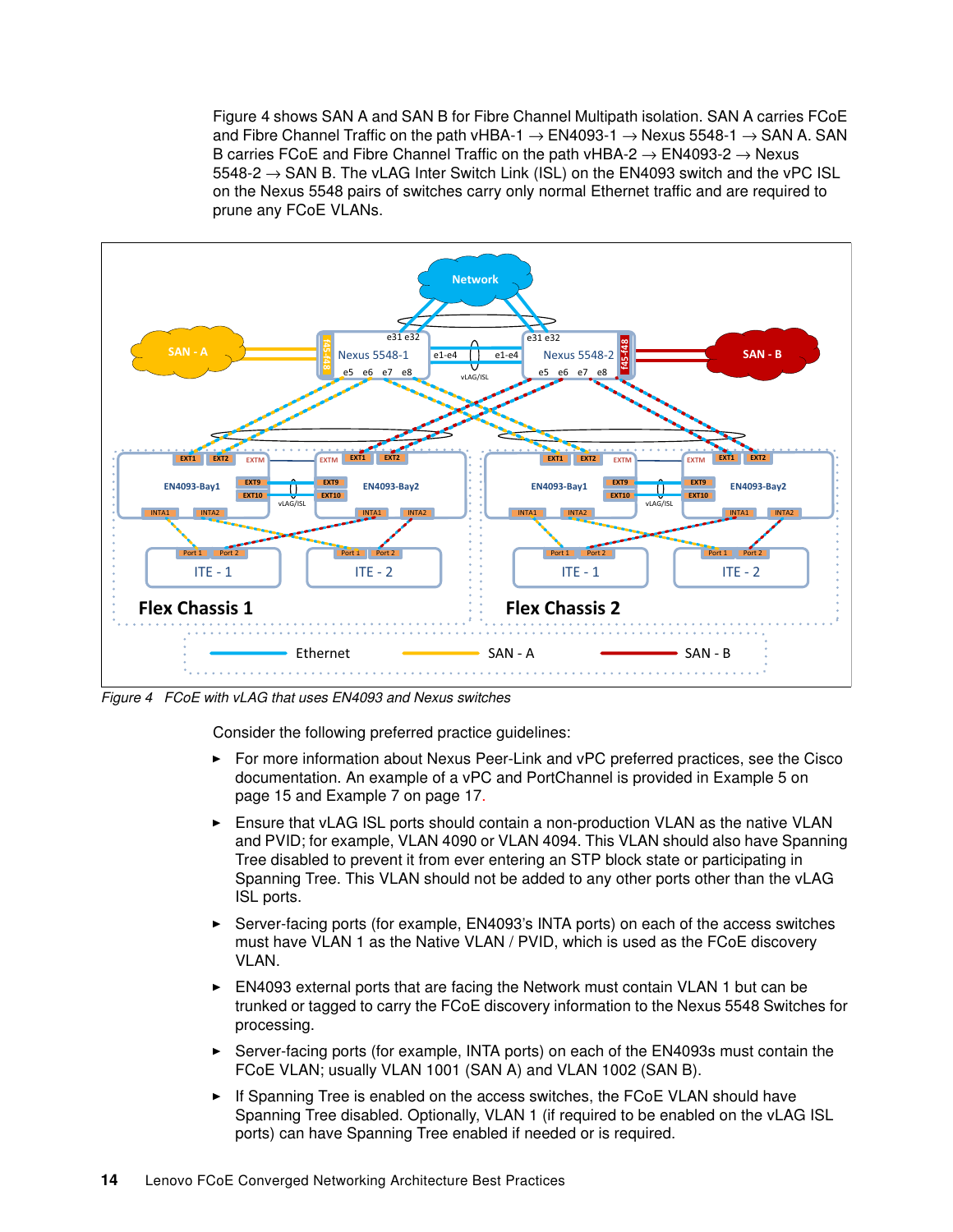- ► vLAG ISL ports do not include either of the two configured FCoE VLANs to prevent Fibre Channel merging from occurring.
- ► Loop Guard across the vLAG ISL for loop detection and prevention.
- ► If Spanning Tree is enabled, applying bpdu-guard on the ITE facing ports is recommended.
- The Nexus interfaces that are facing the Lenovo access switches must have the **priority-flow-control mode on** command used to interoperate with the Lenovo Switches when FCoE is enabled over those interfaces. (Omitting this command can result in PFC not being properly negotiated and can cause severe FCoE performance issues to occur).

Example 5 shows an EN4093 with vLAG and FCoE enabled. Note that while this example is meant to be seen in concert with the Cisco configuration in Example 7 on page 17, it is essentially the same as the configuration which would be used if the use of EasyConnect is not desired. It can therefore substitute for the configuration in Example 2 on page 10.

As in previous examples, a configuration for a top-of-rack switch would be essentially the same as this but the ports would be identified only by their numbers.

*Example 5 Example configuration of an EN4093 with vLAG and FCoE without EasyConnect*

```
hostname EN4093-Sw1
spanning-tree mode disable
cee enable
!
interface port ext9,ext10
  description vLAG-ISL
  switchport mode trunk
  switchport trunk allowed vlan 10,20,30,4090
  switchport trunk native vlan 4090
  lacp key 5152
  lacp mode active
  exit
!
vlan 4090
  name Peer-Link
  exit
!
vlan 10
  name Production-Vlan-10
  exit
!
vlan 20
  name Production-Vlan-20
  exit
vlan 30
  name Production-Vlan-30
  exit
interface port inta1-inta14,ext1-ext2
  switchport mode trunk
  switchport trunk allowed vlan 1,10,20,30,1001
  switchport trunk native vlan 1
  exit
!
```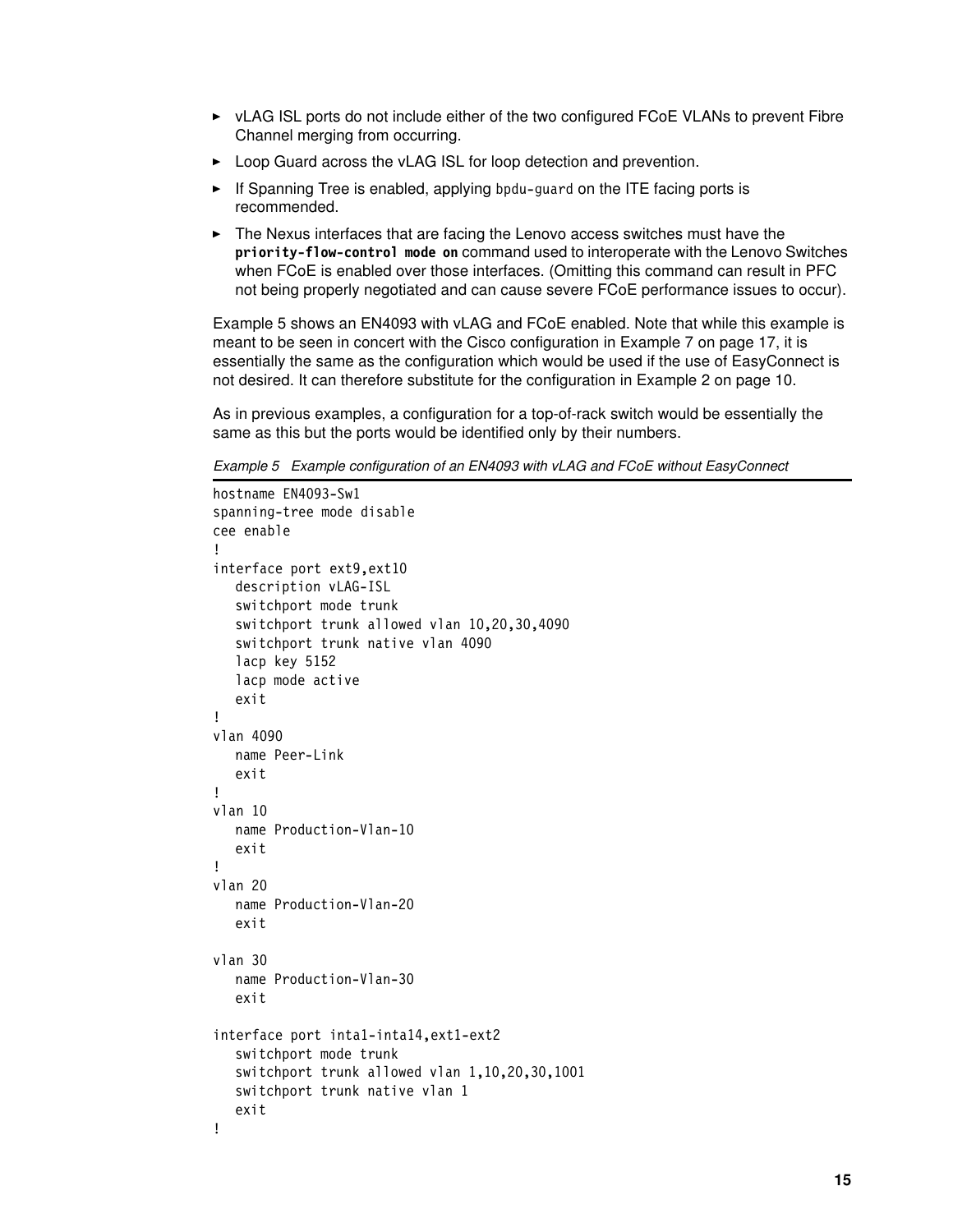```
interface port ext1-ext2
  description Uplink-to-Nexus-1
  lacp key 4344
  lacp mode active
  exit
!
interface ip 127
  ip address 1.1.1.1
  enable
  exit
!
vlag ena
vlag tier-id 10
vlag hlthchk peer-ip 1.1.1.2
vlag isl adminkey 5152
vlag adminkey 4344 enable
```
[Example 6](#page-15-0) shows a configuration of a G8272 providing FCoE transit and running CNOS. Note that the EN4093 does not run CNOS, and that CNOS does not support EasyConnect at the present time.

<span id="page-15-0"></span>*Example 6 G8272 CNOS configuration for FCoE transit to FCF on a pair of Nexus switches*

```
hostname G8272-Sw1
spanning-tree mode disable
cee enable
!
interface Ethernet 1/19-20
  description vLAG-ISL
  bridgeport mode trunk
  bridgeport trunk allowed vlan 10,20,30,4090
  bridgeport trunk native vlan 4090
  aggregation-group 910 mode active
  exit
!
vlan 4090
  name Peer-Link
  exit
!
vlan 10
  name Production-Vlan-10
  exit
!
vlan 20
  name Production-Vlan-20
  exit
vlan 30
  name Production-Vlan-30
  exit
interface Ethernet 1/1-14,1/17-18
  bridheport mode trunk
  bridgeport trunk allowed vlan 1,10,20,30,1001
  bridgeport trunk native vlan 1
  exit
```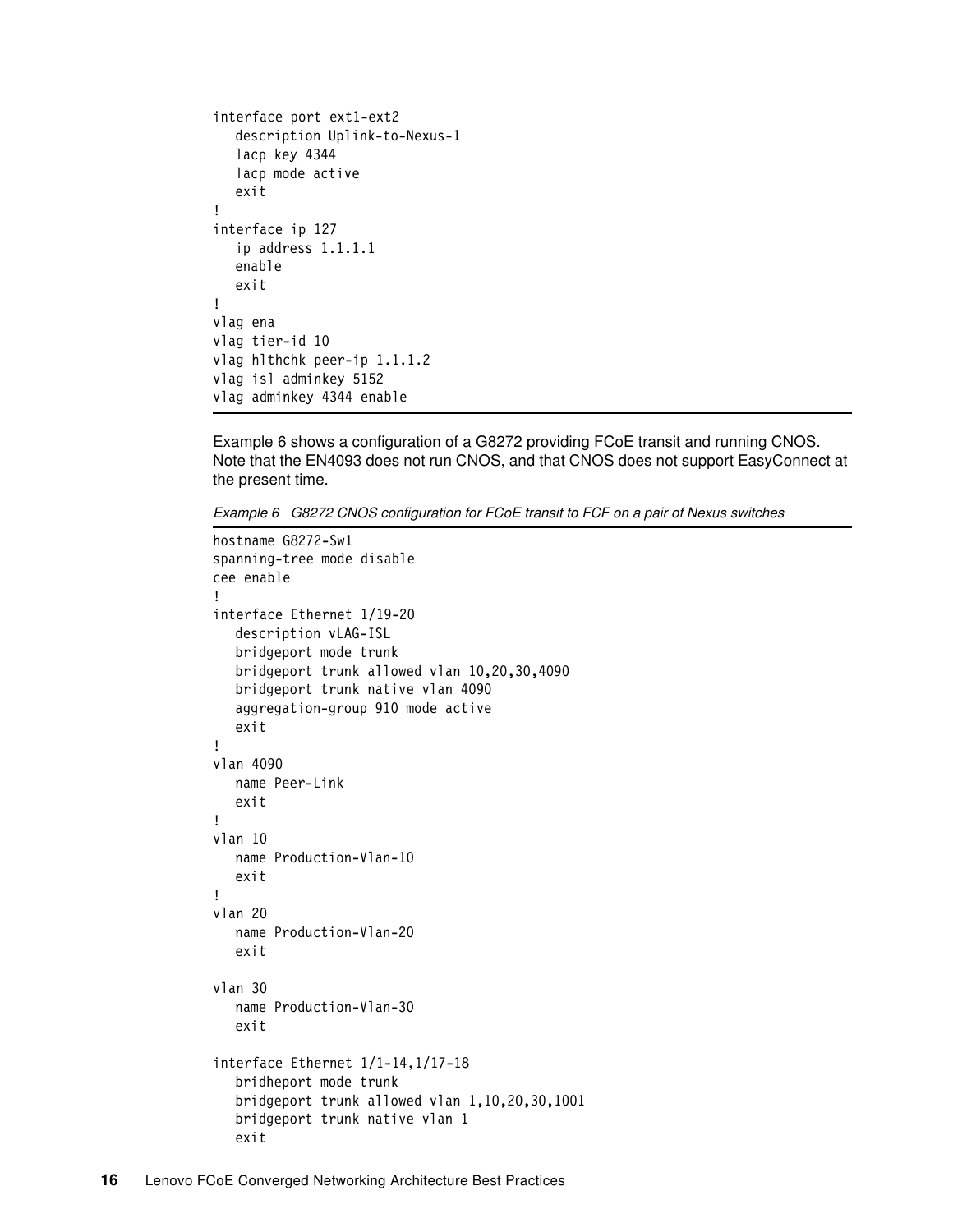```
!
interface Ethernet 1/17-18
  description Uplink-to-Nexus-1
  aggregation-group 99 mode active
  exit
!
interface mgmt 0
  ip address 1.1.1.1/24
  vrf context management
  ip route 0.0.0.0/0 1.1.1.254/24
  exit
!
vlag ena
vlag tier-id 10
vlag hlthchk peer-ip 1.1.1.2 vrf management
vlag isl port-aggregation 99
vlag instance 1 port-aggregation 910 
vlag instance 1 enable
```
Example 7 shows a Nexus 5548 interface/PortChannel with vPC and FCoE enabled.

*Example 7 shows a configuration of a Nexus 5548 interface/PortChannel with vPC and FCoE* 

```
interface Ethernet1/5
  description PureFlex-Ch1-Sw1-Port-EXT1
  switchport mode trunk
  switchport trunk allowed vlan 1,10,20,30,1001
  channel-group 5 mode active
  priority-flow-control mode on
!
interface Ethernet1/6
  description PureFlex-Ch-1-Sw1-Port-EXT2
  switchport mode trunk
  switchport trunk allowed vlan 1,10,20,30,1001
  channel-group 5 mode active
  priority-flow-control mode on
!
interface port-channel5
  description PF-CH-1-Sw1-Ports-EXT1&EXT2
  switchport mode trunk
  switchport trunk allowed vlan 1,10,20,30,1001
  spanning-tree port type edge trunk
  priority-flow-control mode on
  speed 10000
  vpc 5
```
# <span id="page-16-0"></span>**FCoE configuration notes**

In order for a server to support FCoE, a Converged Network Adapter (CNA) is required. These adapters present both NIC and HBA functions to the server's operating system during PCI discovery, and typically use standard Fiber Channel drivers as well as Ethernet drivers.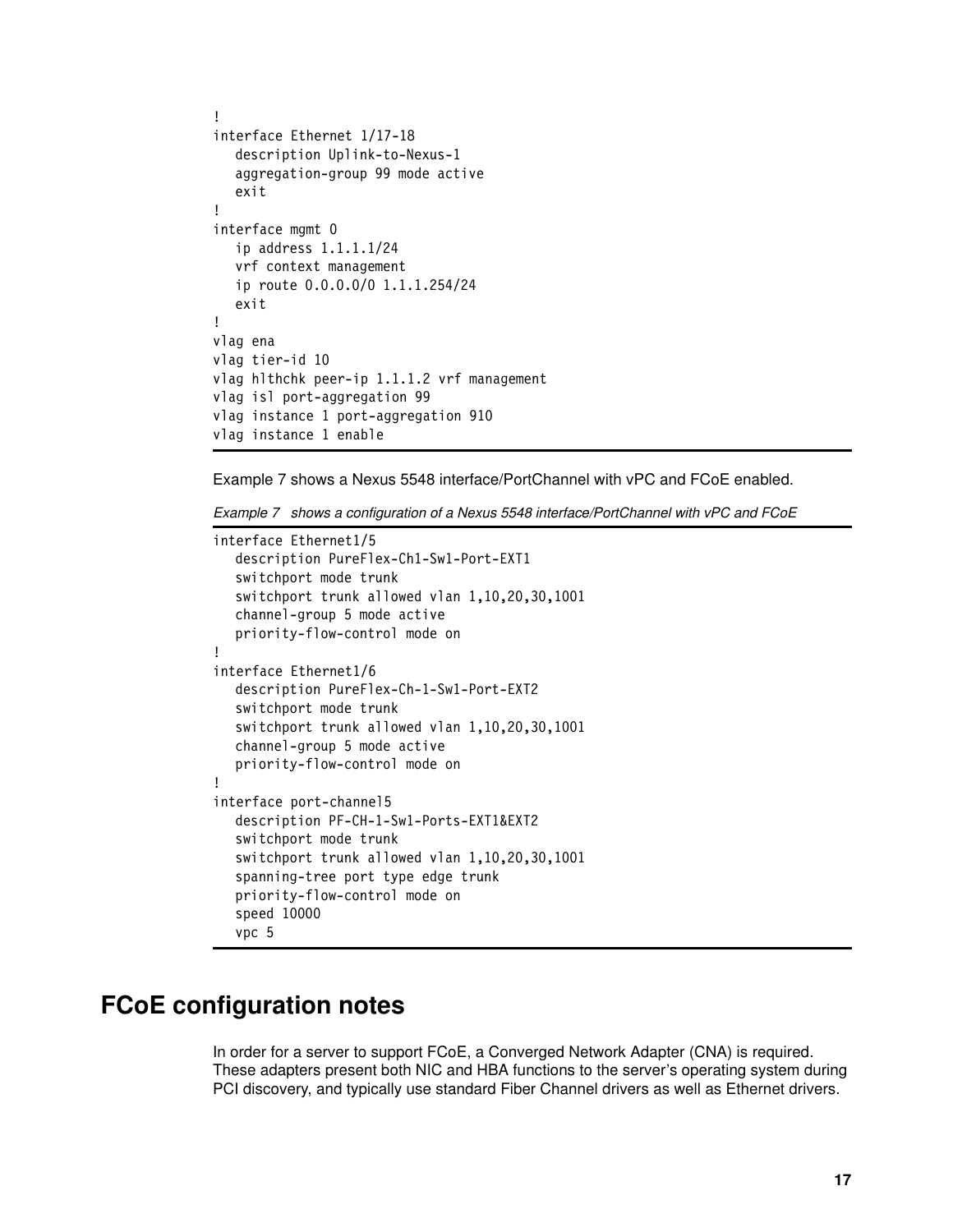Note that some Lenovo CNA adapters for System x and Flex System servers require a Features on Demand license upgrade to enable FCoE or iSCSI storage functions.

#### **Adapter configuration**

The Emulex CNAs have several configuration options which must be set in UEFI for FCoE to be enabled and for the appropriate functions and drivers to be loaded by the server operating system.

The two key parameters are the adapter Personality and Multichannel support.

**-** Personality

The adapter personality option must be set to **FCoE** in order for FCoE functionality to be available. This option will not be available if the appropriate license has not been installed. The default option for this parameter is **NIC** which enables Ethernet functionality only; **iSCSI** is the other option available.

-Multichannel

> There are several options for this parameter, and FCoE can be used with all of them. However, if any of the multichannel options are enabled, turning on the virtual NIC capabilities of the adapter, then one virtual instance will be seen by the operating system as an HBA rather than a NIC. For vNIC and UFP multichannel modes, this will be instance number 2 and will need to be configured appropriately on the switch as shown immediately below.

#### **Switch configuration**

There are different switch configuration requirements for original Virtual Fabric (vNIC) mode and for UFP mode as specified on the multichannel option. In addition, the commands in [Example 8](#page-17-1) are always required for FCoE to function properly.

<span id="page-17-1"></span>*Example 8 FCoE configuration commands*

cee enable fcoe fips enable

#### **vNIC configuration**

Note that vNIC has less functionality than UFP, and the use of UFP is recommended when possible.

The FCoE instance will always be vNIC instance number 2 when FCoE functionality is enabled. The bandwidth allocation for this instance, which is seen by the operating system as an HBA, is configured as shown in [Example 9](#page-17-0), ranging from 10% to 100% of the 10Gb physical port.

<span id="page-17-0"></span>*Example 9 vNIC Configuration excerpt for FCoE*

```
vnic enable
vnic port <port number> index 2
  bandwidth <10-100>
  enable
  exit
```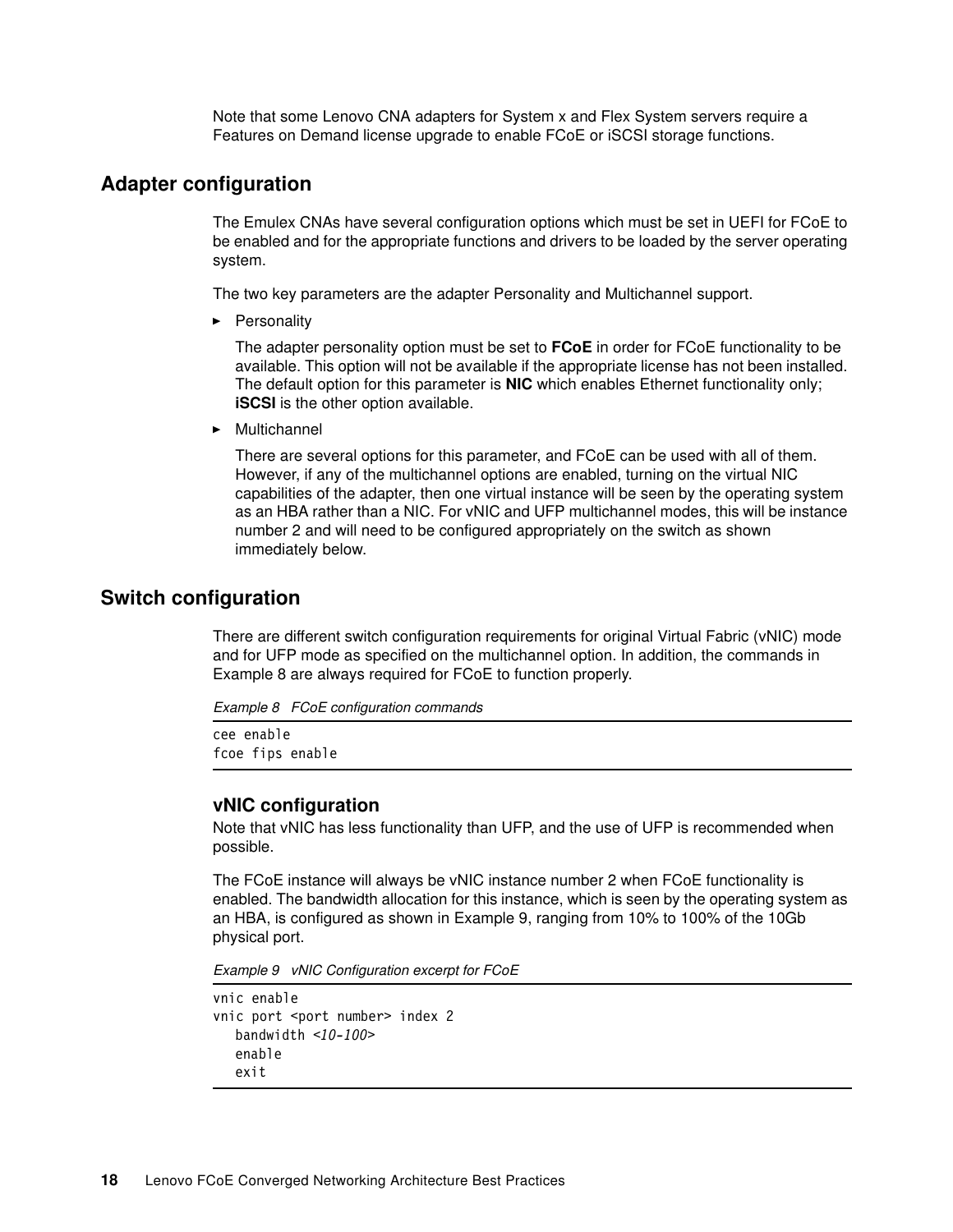#### **UFP configuration**

FCoE will always be carried on instance (vport) number 2 when FCoE functionality is enabled. Despite this, it is necessary to configure instance 2 on the switch as an FCoE instance. It is also possible to set minimum guaranteed and maximum allowed bandwidth, as shown in [Example 10 on page 19.](#page-18-1)

<span id="page-18-1"></span>*Example 10 UFP Configuration excerpt for FCoE*

```
ufp enable
ufp port <port number> enable
ufp port <port number> vport 2
  network mode fcoe
  network default vlan 1001 (or other FCoE vlan)
  qos bandwidth min <1-100>
  qos bandwidth max <1-100> (optional, defaults to 100)
```
## <span id="page-18-0"></span>**Other networking topologies with FCoE**

There are several other topologies which can be used with FCoE, which are discussed in detail in Chapter 2 of *Lenovo Networking Best Practices for Configuration and Installation*. One which is commonly used with topologies which do not have multi-device link aggregation is shown below.

#### **Traditional STP design with blocking**

This topology was commonly used when functions, such as those provided by vLAG and stacking, were not available. It uses a partial mesh between the embedded (or server adjacent) switches and two upstream switches that are cross-connected to each other. The loops, which are built in to this design, are blocked by STP, which puts some ports into a blocking status to prevent a broadcast storm. Operationally, this design resembles an inverted-U topology; however, the blocked links can take over if there are switch or link failures.

The major drawback of this design is that it does require the use of STP and results in wasted bandwidth owing to blocked links. There are several versions of Spanning Tree protocols, including proprietary ones from Cisco, which are supported on Lenovo switches. The choice of one of these protocols will have effects on all or most of the network, not just any portions of it which are carrying converged (storage/FCoE) traffic.

Because ports that are blocked by STP do not carry production traffic, sufficient bandwidth must be built into the topology to carry the expected loads with these ports idle. This topology uses the available links inefficiently.

By design, FCoE traffic from a dual-homed server will flow on two parallel paths until it reaches switches which have the FCF function. This traffic should stay on those parallel paths - traffic on the path on the left should not cross over to the right hand side, and vice-versa. This means that mesh topologies using failover - via Spanning-Tree or other techniques - can experience reachability issues if the FCoE VLANs can cross over. In some cases the easiest way to deal with this is to provide a distinct physical Ethernet connection to the next switch upstream which is dedicated to carrying FCoE traffic. This approach is recommended if it is acceptable to the customer.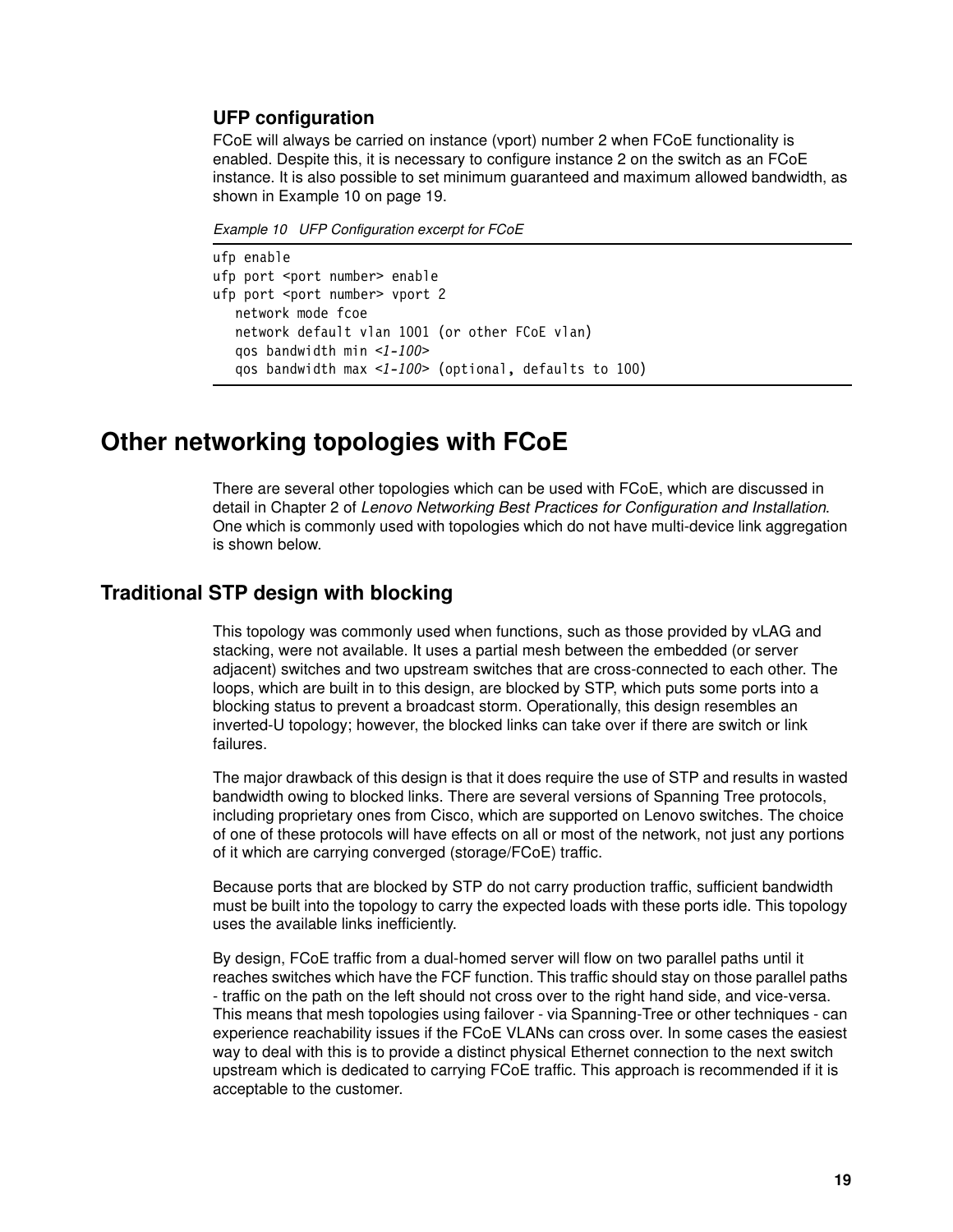

*Figure 5 Network topology with spanning tree and blocked links*

#### **Limitations and scaling**

Converging Ethernet and Fibre Channel networking requires implementing a Fibre Channel engine inside the Ethernet switch. As with Ethernet, too many nodes on the same FCoE VLAN can diminish performance. When a network solution is implemented in which an G8264CS or CN4093 is functioning as the FCF, care must be taken to avoid overloading a single VLAN with FCoE traffic. To maximize total system performance and avoid problems that are associated with a congested Fibre network (latency, fibre login failures, and so on), create FCoE VLANs as the number of physical FCoE hosts increases.

The guidelines for an G8264CS or CN4093 operating in NPV or full fabric mode are as follows:

- ► < 30 hosts: 1 VLAN with up to 12 uplinks to the Fabric
- -31-70 hosts: 2 VLANs with up to 6 uplinks to the Fabric
- -71-140 hosts: 4 VLANs with up to 3 uplinks to the Fabric
- -141-160 hosts: 6 VLANs with up to 2 uplinks to the Fabric

The number of hosts refers to the number of *physical* hosts. The number of *virtual* hosts that are running on each physical host does not affect the guidelines.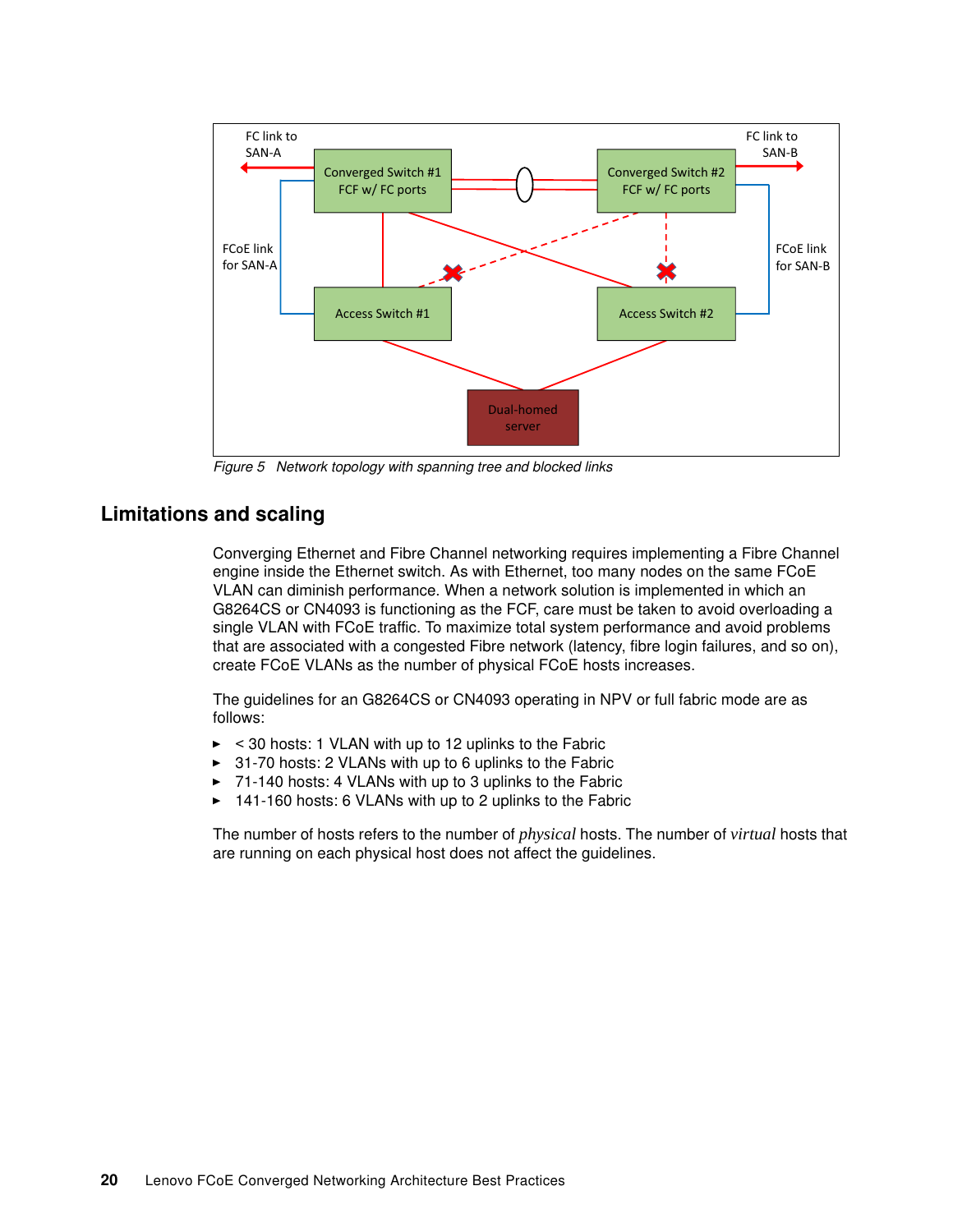#### [Figure 6](#page-20-1) shows multiple FCoE VLANs.



<span id="page-20-1"></span>*Figure 6 Multiple FCoE VLANs*

None of the FCoE VLANs should flow across the vLAG ISL if vLAG is in use, but all of the data-bearing VLANs should cross the ISL. Allowing the FCoE VLANs to cross the ISL can result in ports on the Fiber Channel Forwarder being discovered twice and can result in reachability and stability issues.

## <span id="page-20-0"></span>**Ethernet SAN considerations**

Considers the following points regarding any Ethernet-based SAN:

- Reliability: Data paths must be redundant and handle failures efficiently.
- -Performance: A high-speed and uncongested network must support Jumbo Frames.
- -Latency: Cut through performance and high-speed links is important.

The Lenovo 10 Gbps and 40 Gbps Ethernet switches satisfy all of these requirements by using the redundancy, link aggregation, and jumbo Ethernet packet features. Virtual Link Aggregation (VLAG) is another feature that improves reliability and performance.

Another performance-enhancing feature to consider is Converged Enhanced Ethernet (CEE) if every device, end-to-end, supports CEE, including the NICs and Switches. CEE improves the Ethernet traffic with early congestion notification and traffic metering features to even out the flow of any traffic that is using high bandwidth. This feature can be useful in eliminating slow TCP traffic patterns that result from traffic loss because of congestion and retransmissions.

A TCP retransmission results in a slow start congestion avoidance that is defined in the TCP protocol. Repeated retransmissions because of congestion results in what is known as a *saw*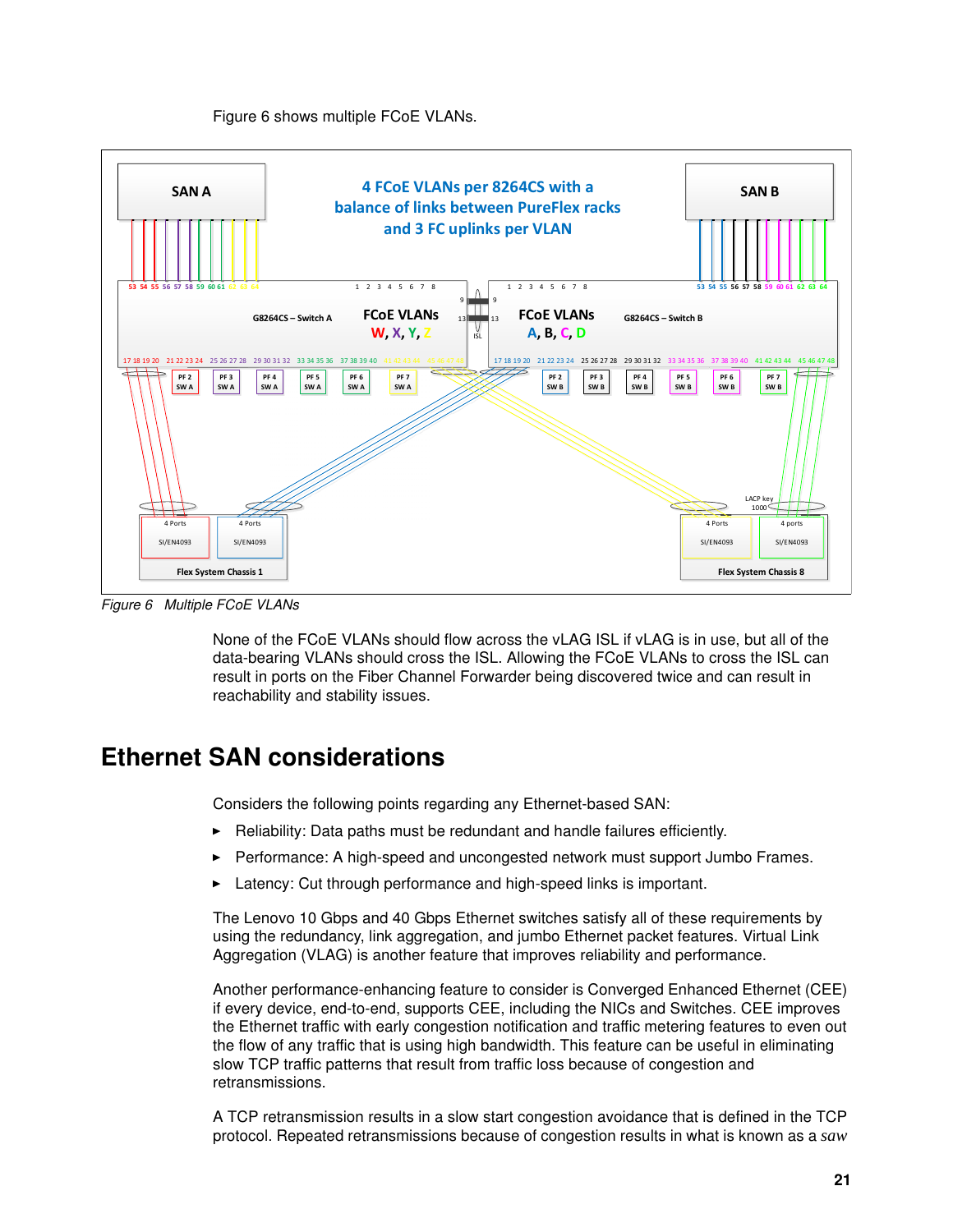*tooth traffic pattern*, as shown in Figure 7. The use of CEE can reduce the maximum relative throughput, but eliminates the saw tooth pattern. Enabling CEE on Lenovo Networking switches is accomplished by using the **cee enable** command.



*Figure 7 TCP saw tooth traffic pattern because of congestion*

#### **IBM Spectrum Scale**

IBM Spectrum Scale, previously known as IBM General Parallel File System (GPFS), optimizes file access by splitting the file access across multiple nodes. When implemented over Ethernet, the connections are accomplished by using multiple TCP connections. The use of more than one NIC in an active-active configuration rather than active-standby or transmit load balancing (TLB) is preferred for redundancy and for increasing the bandwidth. Active-active NICs are accomplished by using link aggregation.

The use of VLAG enhances the reliability because the LAG is split across two switches. VLAG can also increase the performance because more connections between multiple switch hops can be used. Because there are multiple TCP connections, it is preferred to add Layer 4 ports into the trunk hash calculations by using the **portchannel thash l4port** configuration command.

Because GPFS is implemented by using TCP, enabling CEE on all nodes can improve the overall performance by reducing the network congestion.

It is important to also verify that the links are not over-used, which results in dropped traffic. These links can be monitored by monitoring the interface counters and looking for IBP/CBP and HOL-blocking discards. It is also good to review the unicast packets that are being transmitted and received across LAGs to verify that a good distribution is achieved. Egress distribution is controlled on the local device, whereas ingress distribution is controlled on the remotely attached device. It is useful to clear the counters by using clear interfaces and monitor them at intervals.

#### **iSCSI**

iSCSI is another Ethernet SAN that is implemented by using TCP similar to GPFS, except that the file access is accomplished by using a single-server interface. Because a single file server is used, the use of LAGs is more critical for the server connections. Implementing the network by using VLAG is important for active use of all connections and enabling Layer 4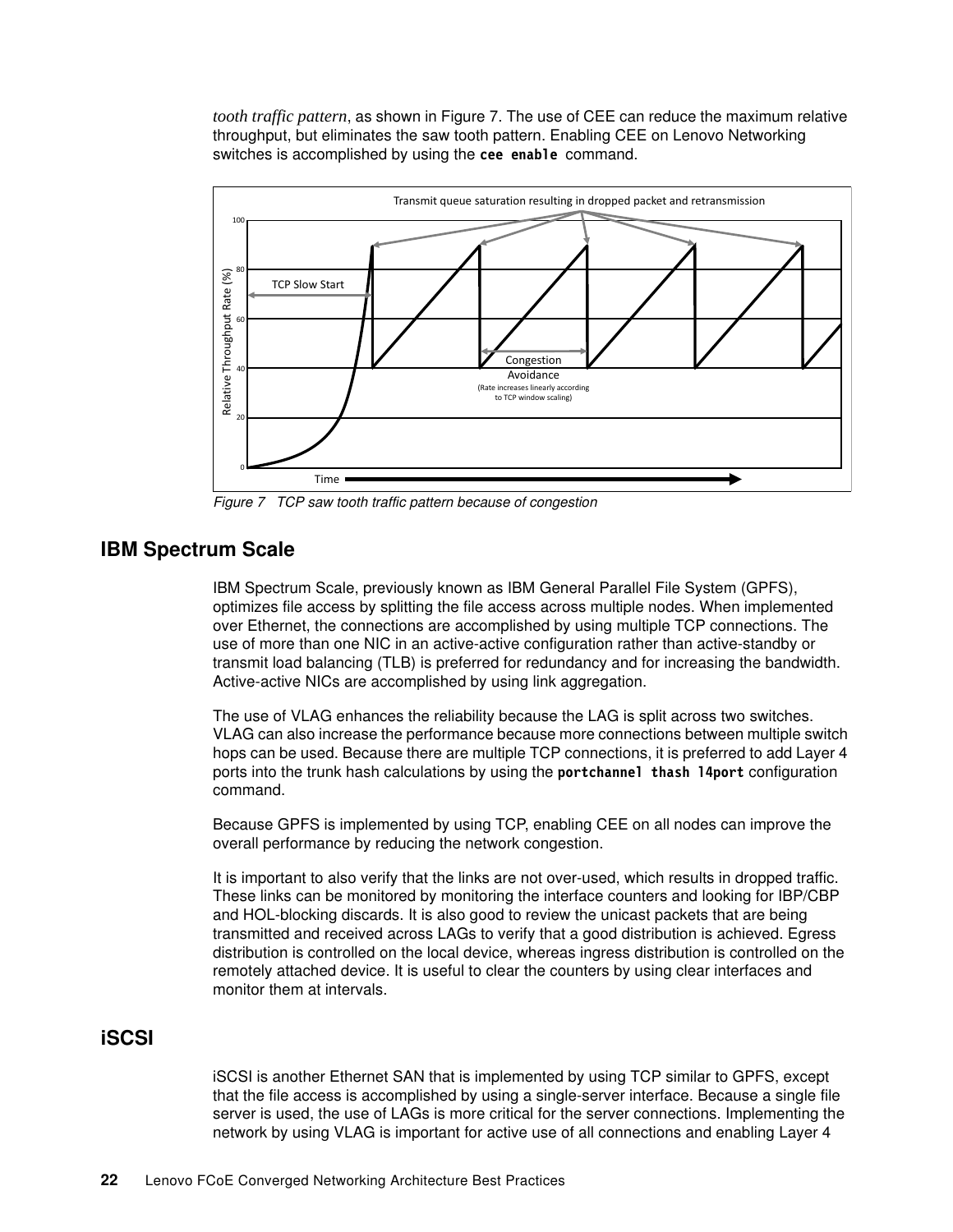port into the trunk hash calculations might increase even distribution across the links (**portchannel thash l4port**).

The use of CEE improves the performance if all of the switches support CEE. There also are CEE enhancements available for iSCSI by using Data Center Bridge Exchange (DCBX) protocol. This configuration is similar to the DCBX protocol enhancements that are available for FCoE in which optimal connections are negotiated through the network. For an iSCSI network, CEE and iSCSI DCBX support must be enabled by using the following commands:

configure terminal cee enable cee iscsi enable

It is important to monitor the port counters to verify even distribution and congestion control. The use of 40 Gbps network connections can be helpful in optimizing an iSCSI network design because multiple TCP connections are not used; therefore, LAGs might not have effective traffic distribution. Also, 40 Gbps links reduce the transmission latency over the links.

#### **RoCE**

Remote Direct Memory Access Over Converged Ethernet (RoCE) performance optimization is similar to SAN optimization. Latency is critical to RoCE; therefore, it is important to limit the number of hops through which the traffic passes. As the protocol name indicates, CEE is used; therefore, it must be enabled by using the **cee enable** command.

# <span id="page-22-0"></span>**About the author**

**Scott Lorditch** is a Consulting System Engineer for Lenovo. He performs network architecture assessments and develops designs and proposals for solutions that involve Lenovo Networking products. He also developed several training and lab sessions for technical and sales personnel. Scott joined IBM as part of the acquisition of Blade Network Technologies® and joined Lenovo as part of the System x® acquisition from IBM. Scott spent almost 20 years working on networking in various industries, as a senior network architect, a product manager for managed hosting services, and manager of electronic securities transfer projects. Scott holds a BS degree in Operations Research with a specialization in computer science from Cornell University.

Thanks to the following people for their contributions to this project:

► David Watts, Lenovo Press

Portions of this paper we taken from *Lenovo Networking Best Practices for Configuration and Installation*. Thanks to the authors of that publication:

- ► Scott Irwin
- ► Scott Lorditch
- ► Ted McDaniel
- William Nelson
- ► Matt Slavin
- ► Megan Gilge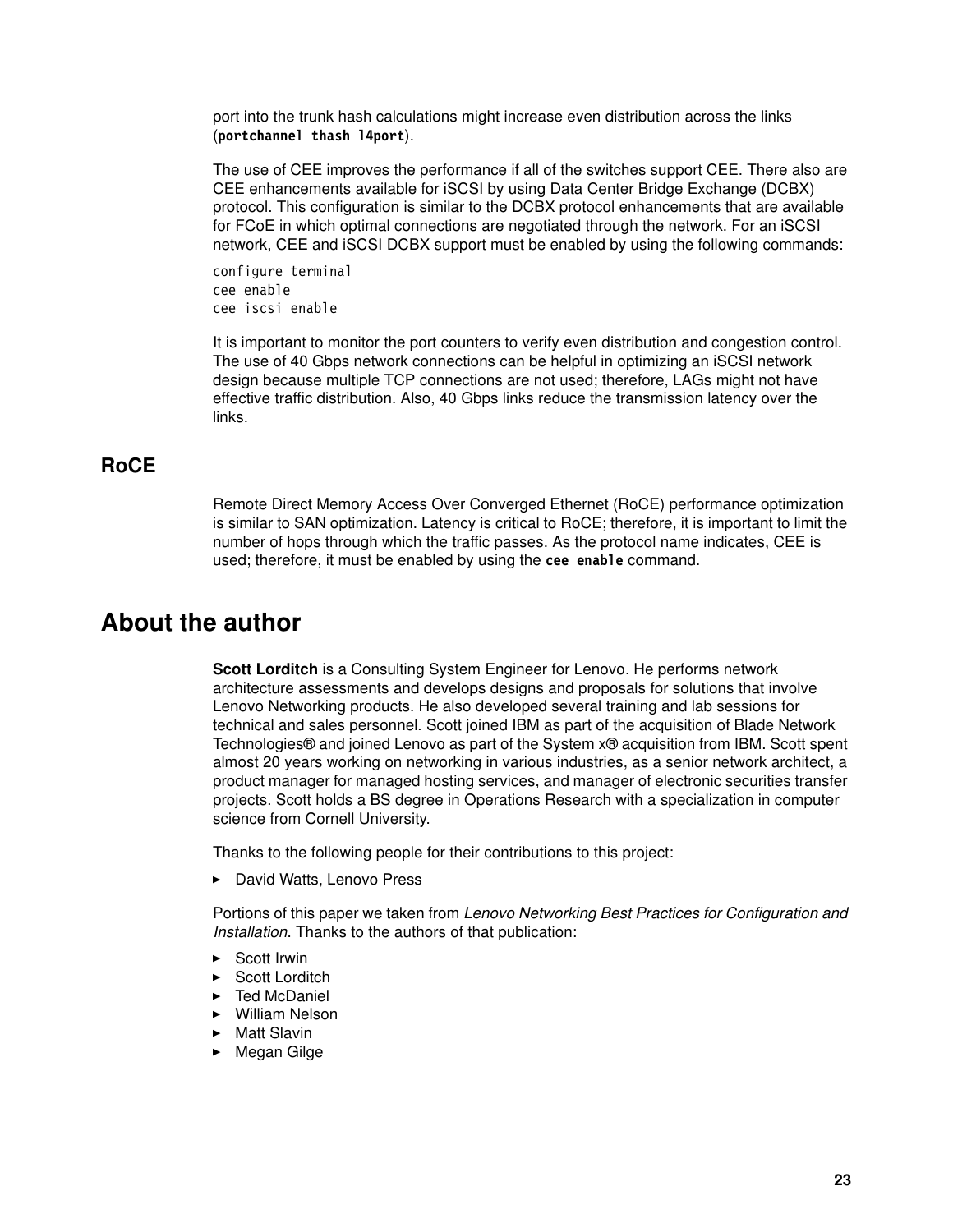# <span id="page-23-0"></span>**Notices**

Lenovo may not offer the products, services, or features discussed in this document in all countries. Consult your local Lenovo representative for information on the products and services currently available in your area. Any reference to a Lenovo product, program, or service is not intended to state or imply that only that Lenovo product, program, or service may be used. Any functionally equivalent product, program, or service that does not infringe any Lenovo intellectual property right may be used instead. However, it is the user's responsibility to evaluate and verify the operation of any other product, program, or service.

Lenovo may have patents or pending patent applications covering subject matter described in this document. The furnishing of this document does not give you any license to these patents. You can send license inquiries, in writing, to:

Lenovo (United States), Inc. 1009 Think Place - Building One Morrisville, NC 27560 U.S.A. Attention: Lenovo Director of Licensing

LENOVO PROVIDES THIS PUBLICATION "AS IS" WITHOUT WARRANTY OF ANY KIND, EITHER EXPRESS OR IMPLIED, INCLUDING, BUT NOT LIMITED TO, THE IMPLIED WARRANTIES OF NON-INFRINGEMENT, MERCHANTABILITY OR FITNESS FOR A PARTICULAR PURPOSE. Some jurisdictions do not allow disclaimer of express or implied warranties in certain transactions, therefore, this statement may not apply to you.

This information could include technical inaccuracies or typographical errors. Changes are periodically made to the information herein; these changes will be incorporated in new editions of the publication. Lenovo may make improvements and/or changes in the product(s) and/or the program(s) described in this publication at any time without notice.

The products described in this document are not intended for use in implantation or other life support applications where malfunction may result in injury or death to persons. The information contained in this document does not affect or change Lenovo product specifications or warranties. Nothing in this document shall operate as an express or implied license or indemnity under the intellectual property rights of Lenovo or third parties. All information contained in this document was obtained in specific environments and is presented as an illustration. The result obtained in other operating environments may vary.

Lenovo may use or distribute any of the information you supply in any way it believes appropriate without incurring any obligation to you.

Any references in this publication to non-Lenovo Web sites are provided for convenience only and do not in any manner serve as an endorsement of those Web sites. The materials at those Web sites are not part of the materials for this Lenovo product, and use of those Web sites is at your own risk.

Any performance data contained herein was determined in a controlled environment. Therefore, the result obtained in other operating environments may vary significantly. Some measurements may have been made on development-level systems and there is no guarantee that these measurements will be the same on generally available systems. Furthermore, some measurements may have been estimated through extrapolation. Actual results may vary. Users of this document should verify the applicable data for their specific environment.